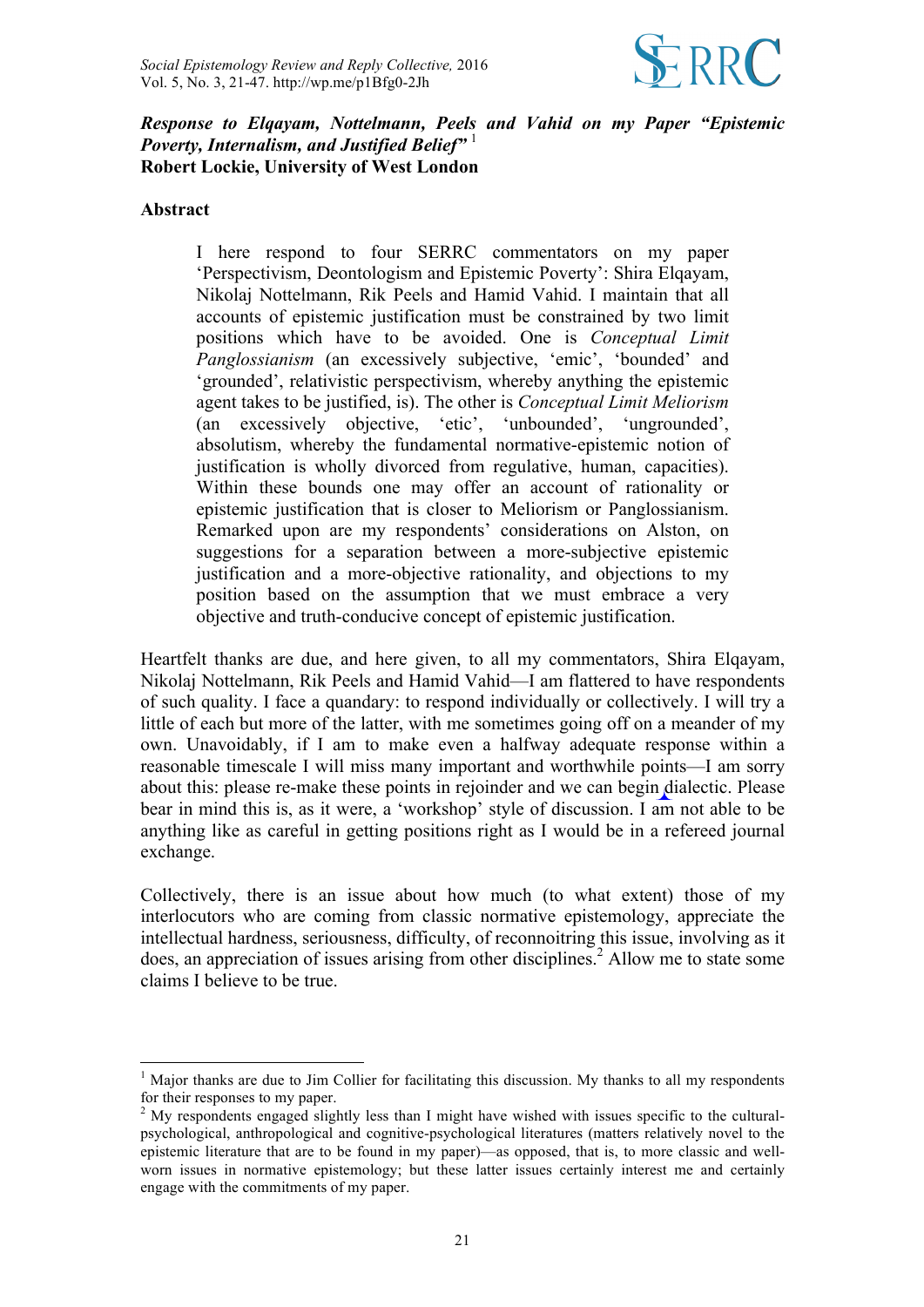

❧ Culture penetrates deeply into our cognition. It does not simply stop at the surface. The Luria/Vygotsky example I employed (of cultureladenness in capacity for reasoning employing modus ponens) is just one example—there are plenty of others, for which this one case may hold place. The reader may consult the cultural psychology/ psychological anthropology literatures at his or her leisure. These literatures are not examples of jejune armchair relativism: they are the product of costly, painstaking empirical data collection and careful attempts at interpretation by sensitive researchers working within intellectually serious disciplines. Do not think you can dismiss this one example as some kind of artefact or curio and move on. Do not think that the cultural psychologists/anthropologists just need your quickness of thought and conceptual dexterity (and distaste for relativism) and they would have dealt with these issues from the armchair easily enough. They are plenty bright enough, they are reporting what they find, the problems are vexed.

❧ These cases generally permit of no easy dismissal and no simple interpretation. For instance, the Cohen-Chomsky competenceperformance distinction, though suggestive, and though an approach that I am very tempted by myself (as far as it goes) is an approach that will not be sufficient (not nearly sufficient) to explain these data in their entirety. But it may go some distance. Working out what is more 'surface' (performance) and what is 'deeper' (competence) is difficult, trappy, the devil is in the detail.

❧ Empirically, there are of course cross-cultural universals in human cognition. <sup>3</sup> And (nothing to do with empirical issues in cognition) there are transcendent absolute truths. No-one should be a relativist about truth. No-one either should fall foul of Theaetetan *peritrope* arguments (whether or not pertaining to truth). In this hugely important sense I am not a relativist. No-one should be a relativist in this, the most important sense of 'relativism'.

❧ Rationality/justification (I will get to the putative distinction) isn't like truth, it isn't like lower-level cognition, it mostly isn't like knowledge (though due to my great respect for the Bartlettian sociocognitive tradition in knowledge research I hedge on that too, to a degree). Rationality/justification is far more perspectivally *bounded*, and *grounded*, than these. *How* bounded (which bounds) then becomes the issue.

❧ For the deontological tradition, a moral realism about the ethics of belief (perhaps 'normativism'? I have never been entirely clear on the precise meaning of the phrase) is assimilated to a specifically deontic

 <sup>3</sup> *Pace* Elqayam, I am *not* building any account of rationality upon such. I do *not* propose "a hard core of normative absolutes" (Elqayam 2015, 48). There may be some rationality/justificatory absolutes ('fixed bridgeheads'—like *modus ponens*) or there may be just neo-Lucretian variable bridgeheads (the view that any putative rational absolutes may be absent, yet still the agent may be rational: *any*, but not *all*). I hedge on these issues: they will require the philosopher to work closely with the data.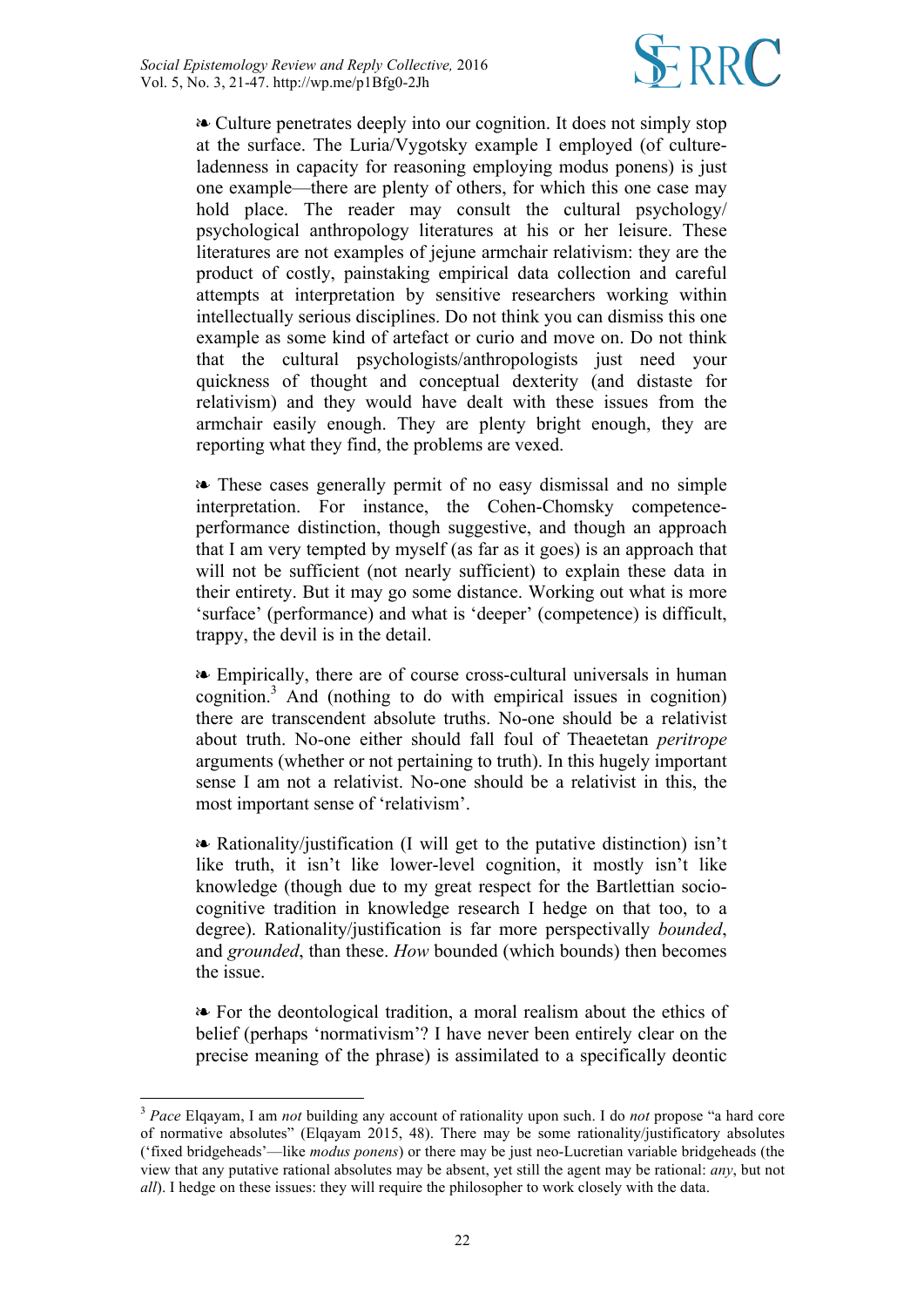

form of normative appraisal. This, combined with 'ought' implies 'can' (OIC), leads to perspectival bounds for one kind of normativeepistemic appraisal—namely, (deontic) justification (to be more-orless identified with rationality by one strand of epistemological tradition, but not by others).

❧ Even more 'objectivist' epistemic and psychological ('Meliorist') traditions investigating rationality/justification are not in any sense unbounded. They just have a more idealized, more 'objective' criterion for epistemic success.

We then face a range of possible positions regarding the acceptable bounds for what could count as constituting our epistemic success-state. We need to start by identifying limit positions, positions that are *so* bounded (subjective) that they are worthless, and positions that are *so* unbounded (idealized, objective) that they are worthless. Let us start with the former.

# **What is a 'Get out of Jail Free Card'? Conceptual Limit-Panglossianism**

Lockie talks of a "get out of jail free" card—Nottelmann's *carte blanch*; Stich-Elqayam's 'anything goes'. Nottelmann, rather nicely, puts it that any such position entails no 'appearance-reality distinction': if it seems to you you're justified, you are. This represents a level of anti-realism whereby the epistemology (n.b. of epistemology, of justification/rationality, the 'appearance' of justification) has become identified with the *reality* thereof: the metaphysics (n.b. of epistemology, of justification/rationality). Vahid identifies an equivalent position for one who embraces a very strong take on Alston's 'subjectively justified' (Alston's own take on 'subjective justification' equivocates between this and a more moderate conception, as we shall see in the next paragraphs). <sup>4</sup> I take it, with my interlocutors, that there is, conceptually, such a 'limit' position. To effect connections with the psychological literature we might call this *Conceptual Limit-Panglossianism*. I take it that this is indeed a limit position no-one should want to occupy.

Notice however, how close we can sail to this limit yet still remain in an intellectually substantive position (whether one you wish to occupy or not, still, not a vapid nonposition). My own formative influence, my former teacher Richard Foley, comes to mind here, with what has come to be called 'Foley Rationality'. Foley devoted two book-length treatments to what would be involved in being 'egocentrically rational' (being justified by one's own deepest intellectual standards—e.g. Foley 1993). This is a strong (subjectivist) perspectivism, a species of relativism if you like.<sup>5</sup> But Foley by no means articulates a series of facile pseudo-constraints whereby 'anything goes'. His is a highly rigorous neo-Cartesian species of deep inner intellectual auditing— Descartes without his circle, admittedly, Descartes without a benevolent God to

 <sup>4</sup> Some of Alston's arguments are couched in terms of *evidence* and some of my respondents touch upon issues of evidentialism. I did not couch my arguments in terms of evidence and (separately) have no commitments one way or the other regarding the debates about 'evidentialism'.

<sup>5</sup> Burnyeat (1976a, 1976b) identified two targets of the Platonic (and later Greek) *peritrope* arguments against relativism: subjectivism and cultural relativism. These are the well-springs of those forms of relativism that persist into our own times. Epistemic perspectivism is a species of relativism, but this may be a subjectivist (individualist, bounded) position or a cultural (collectivist, grounded) position. Foley exemplifies the former. *Peritrope* arguments apply to incautiously totalising versions of either.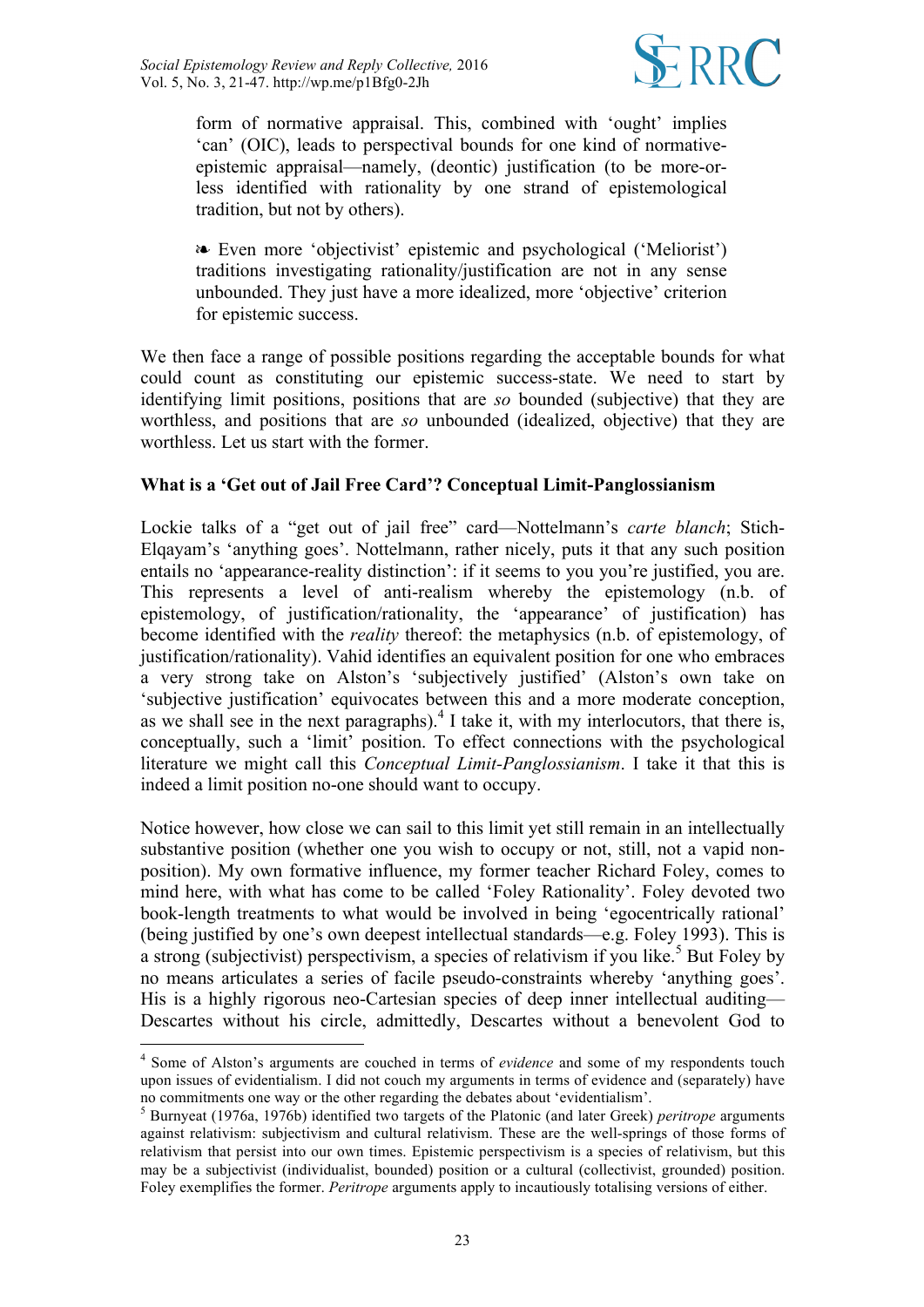

guarantee a connection to the objective truth; but then (as we surely know by now) no-one gets that for free in epistemology.<sup>6</sup>

Consider Alston (especially his 1985) under whom several notions of subjective justification are entertained. Vahid goes into textual detail to correct and analytically sharpen my simplified Alston. (A point: I was using a simplified Alston for my own philosophical purposes, not doing precise textual exegesis on his work<sup>7</sup>). Note: Alston's 'Subjective Justification' is at the hard end of subjectivity; but it is not, in and of itself, at the conceptual limit thereof—to the point where it becomes vacuous pseudo-justification. Alston introduces the concept after the notion of 'objective justification', drawing the contrast [initially, as applied to behaviour] thus:

['Subjective Justification']

But suppose I did what I *sincerely believed* would bring about A? In that case surely no one could blame me for dereliction of duty. That suggests a more subjective conception of my obligation as doing what I believed was likely to bring about A. But perhaps I should not be let off as easily as that ... (Alston 1985 in Alston 1989, 86-7, emphasis added).

Perhaps I should not; but doing what I *sincerely believe* to be right is not to be let off as easily as *all that*, is it? It is very far from a 'get out of jail free card'; it is very far from an 'anything goes' or *carte blanche* attitude. It is very far from an empty abandonment of any strictures on justification at all, is it not? It is a very subjective notion of justification, granted; and without Alston's (and my own) qualifications leading (for Alston) in a direction towards his other ("still a subjective conception") concept, namely of *cognitive justification*—perhaps it may not go far enough (at least in many epistemic contexts) but it is an important notion of justification for all that; and it sets a normative epistemic standard of which many people, in many contexts of inquiry, indeed fall short.

 <sup>6</sup> I endorse, very radically, the 'Foley divorce' between the theory of knowledge and the theory of justified belief (Foley 2004, Lockie 2014a)—my distaste for a reified, hypostatised account of the latter is of a piece with this. Separately, and as a quite distinct issue: Foley does not to my eyes mark Elqayam's distinction between pragmatic and normative rationality, whereby "Pragmatic or instrumental rationality is about achieving one's goals; normative rationality is about conforming to a normative standard" (Elgayam 2015, 48). I myself do not make a lot of sense of this distinction. Instrumental rationality may be normative (it is for Foley); and deontology, though it may sometimes be defined in terms of rules-following, should not be (it should rather be seen in terms of an adherence to a *sui generis* axiology of obligation, with cognate notions of OIC, culpability, responsibility, blame, etc.).

<sup>&</sup>lt;sup>7</sup> Vahid makes a point, as regards the dialectic of Alston's argument, that is well taken as far as it goes: Alston indeed identifies his various subjective-objective distinctions *prior* to making the epistemic poverty argument against deontologism. Were I concerned with Alstonian exegesis, that would be an important point (as it is, it is a worthwhile reminder). In terms of the (temporal, not logical) structure of the dialectic, Vahid's point is sound, and defends Alston's registration of the subjective-objective distinction prior to the emergence in the same work of the epistemic poverty objection. For more on the history of this dialectic (in ethics as well as epistemology) see my 2014a. Although I introduce my arguments with Alston's 'tribesman' example, Alston was *most certainly not* the first to consider the role of an objective-subjective distinction in addressing epistemic (or ethical) poverty problems for deontology, and in the context of these other figures (see my 2014a) this distinction is certainly put forward to defend the latter position.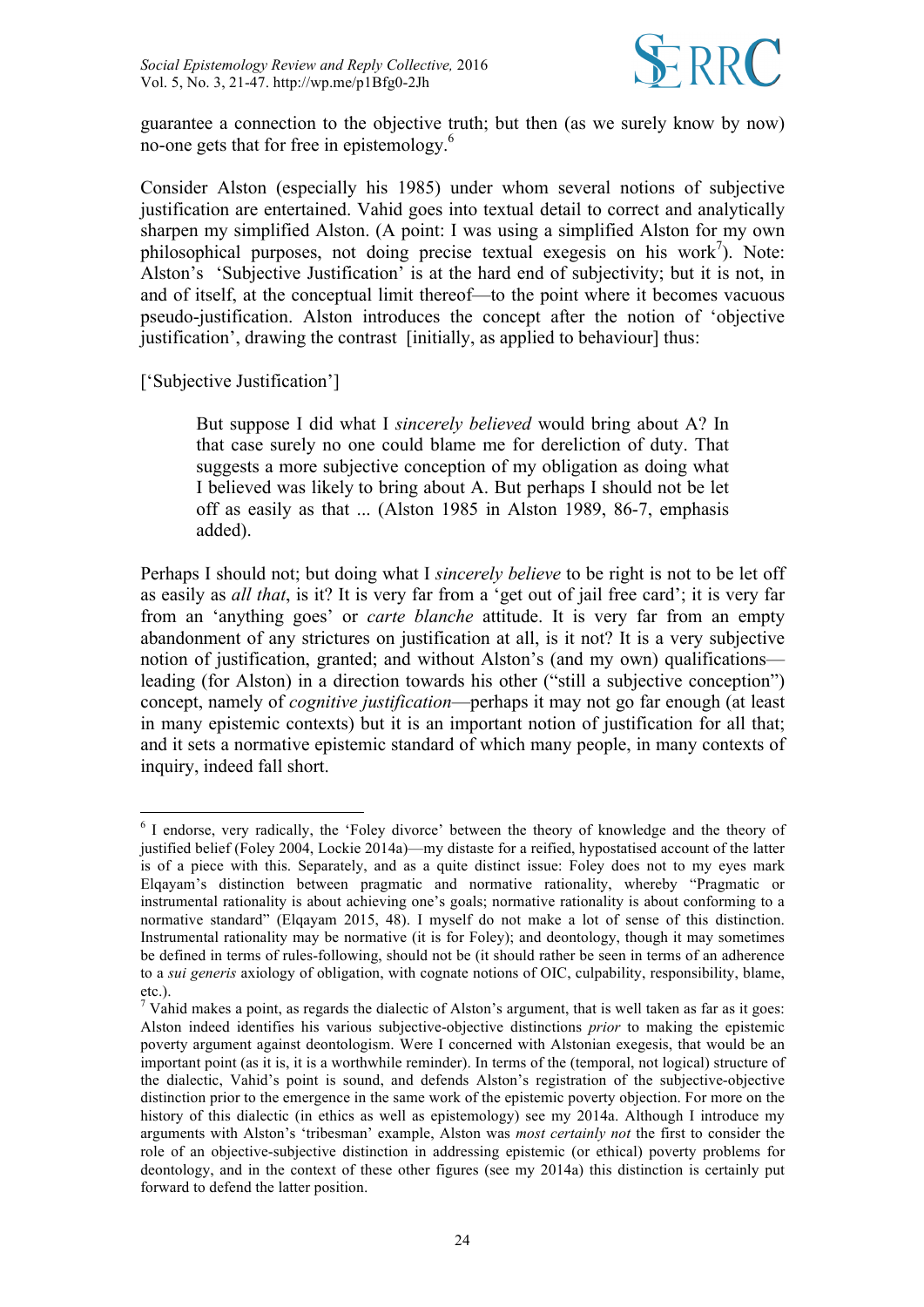

In a nice analogy, Elqayam (2015, 48) compares the commitments of a strong Panglossianism about rationality (the preconditions of such) to having a functioning working memory, or pair of eyes—something most of us have. On an Alston/Foley conception of (even very strong) Panglossianism this should be changed to something like the ability and preparedness to *use* your working memory (however 'working' it is) carefully, with effortful attention and conscientiousness<sup>8</sup> in a fairly draining task. Or it would be like *using* your eyesight with vigilance and concentration throughout a long watch. The great majority of the human race *can* do these things, not by any means *do they.* 9

Alston discerns, and partly (gesturally) analyses many possible notions of justification on a continuum between the most subjective through to the most objective. For example, he notes one could make his 'subjective justification' *even more subjective* (only *believing* oneself to have discharged what one only *believed* to be one's obligation); noting, however, of these possible distinctions "but sufficient unto the day is the distinction thereof" (Alston 1985 in Alston 1989, 86 F.N. 10). Agreed (and, re: 'sufficient unto the day' see my remarks below, of Peel's distinction between 'justification' and 'rationality').

Alston outlines a *very important* subjective notion of justification, baptising this as 'subjective justification' per se; but notes the possibility of *more subjective* notions of justification (only *believing oneself* to have discharged obligations, or even additionally—obligations one *only believes* oneself to possess). Provided his

<sup>&</sup>lt;sup>8</sup> Actually (importantly) this approaches something rather closer to an exemplar of e.g. Foley Rationality (or some other species of subjectivist deontically internalist justification) than does it an analogy thereto.

<sup>&</sup>lt;sup>9</sup> Note Elqayam's important point: "If an agent has, e.g., low working memory capacity, or lacks the necessary cognitive tools, satisficing is not just a sensible option: it might optimise epistemic value for a given cognitive cost" (Elqayam 2015, 49). But (as I'm sure Elqayam realises) this is not just true of low functioning agents but of *all* fully-functioning agents (we are all epistemically impoverished). Rather than high-functioning agents being an exception to the need for heuristic, resource-attenuated compromise, it is *low functioning agents* (mind: *very* low functioning—e.g. mentally handicapped agents) who may be exceptions to this. As people ascend in individual difference abilities (IQ, executive functioning) they increase their *meta-cognitive* capabilities: their capacities for planning how to 'satisfice', how to allocate scarce cognitive resources (how to schedule, task share, task switch, allocate attention, gate off working memory, select appropriate mental sets, consider future consequences etc. etc.). In the other direction though, as these abilities get poorer and poorer, a threshold may be approached. When damaged individuals get below a certain threshold they may indeed be outside of what in my paper I called "the community of rational agents"—or they may be only fragmentarily and episodically inside that community. It's not that high (enough) functioning agents (epistemically non-impoverished agents) run optimising algorithms, whereas low-functioning agents (epistemically impoverished agents) run e.g. 'satisficing' heuristics. It's that the highest functioning agents have *really good* metapsychological resources, giving them the capacity needed to run *really sophisticated* (really elegant, perhaps—as for Peels—really 'rational') metapsychological e.g. 'satisficing' heuristics. Below a certain threshold (a very low threshold—e.g. mental handicap) agents may have exceptionally damaged executive functioning (say: working memory, or attention, or capacity for 'prospection') whereby clever, metapsychological resource allocation *even 'bounded' relative to their limits* is not possible. This is what I meant in my paper when I stated "There will be limits to how objectively irrational a subject can be before he or she is too damaged to be considered a part of the community of rational agents at all; but these limits can't, surely, be so restrictive as to require the community of rational agents to include all and only those with a modern university education, or written language, or grasp of statistics, or basic arithmetic, or any level of formal, abstract, education at all. *Most* humans who have ever lived have been rational animals" (Lockie 2015, 9).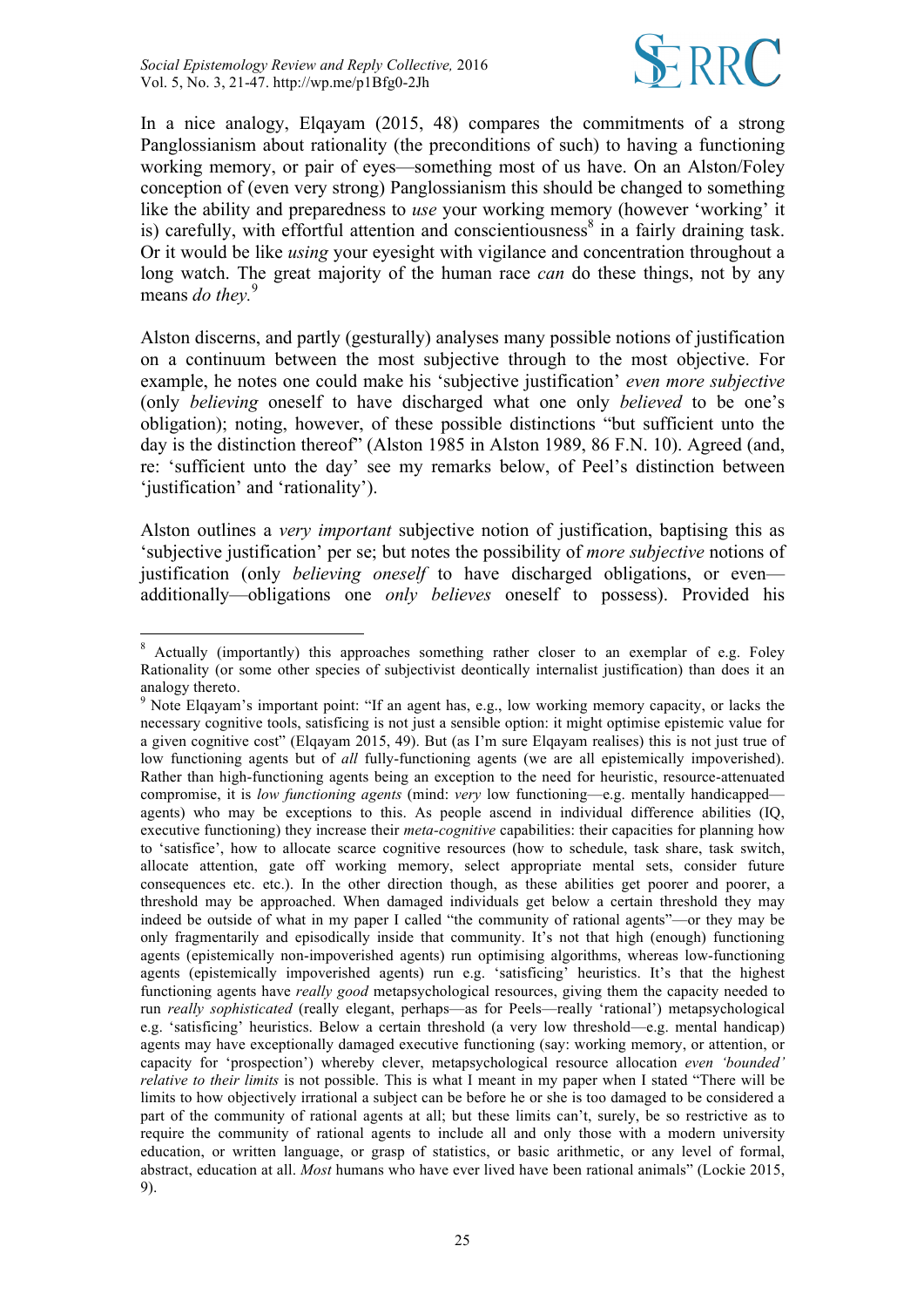

'sincerely' proviso remains in force, even the two-fold combination of these latter subjective restrictions to his already subjective conception of justification does not seem vapid to me (nor, I conjecture, to Alston) though it is somewhat closer to what I have called Conceptual Limit Panglossianism—closer to vapidity, closer to a Get out of Jail Free card.

He later retrenches from this talk of 'subjective justification' as involving *sincerely believing* when he considers the equivalent of 'subjective justification' as applied to the *grounds* for a belief, thus: "If I believe them [my grounds for belief] to be adequate just because I have an egotistical penchant to overestimate my powers that would hardly make it rational for me to believe that *p*" (Alston 1985 in Alston 1989: 102). This surely is beyond our conceptual limit. *Sincerely believing* is a substantial justificatory constraint precisely because "an egotistical penchant to overestimate my powers" can so patently be seen as violating it. Conceptual Limit Panglossianism is precisely an example of a *Carte Blanche* / Get Out of Jail Free card because it would endorse *any* belief, however formed, as rational; whereas Foley Rationality / *sincerely believing*, although very perspectivally limited, still excludes much.

Alston also considers a variety of (descriptively) subjective justification which he contrasts with his 'Subjective Justification' where this latter is employed as a proper name (as term of art). He notes very explicitly of his 'Cognitive Justification' that it too, is still a subjective notion of justification, albeit a *less subjective* notion of justification than his term-of-art 'subjective justification' per se, amounting to the following.

['Cognitive Justification']

I can't fulfill my obligation by doing just anything I happen to believe will bring about A. I am not off the hook unless *I did what the facts available to me indicate will have a good chance of leading to A*. This is still a subjective conception in that what it takes to fulfill my obligation is specified from my point of view; but it takes my point of view to range over not all my beliefs, but only my justified beliefs. This we might call a *cognitive* conception of my obligation (Alston 1985 in Alston 1989, 87).

Alston's italicised clause suggests two things at least prima facie at odds with each other: *the facts* (objective, potentially entirely inaccessible) and *available to me* (subjective, necessarily accessible). This ambiguity / equivocation resurfaces in the clause "*indicate will have a good chance of leading to A*". Does this mean *indicate to me?* (A natural, subjective, reading) or *indicate* in some *objective, informational,* sense: *indicate* inasmuch as the information contained within these facts is, objectively, an indicator (like, say, a chemical indicator)—that these facts have a good chance of leading to A? (An objective reading). Must the 'justified beliefs' which my point of view ranges over be *subjectively* or *objectively* justified in turn?

In, I'd suggest, rather dubiously motivated material, Alston (1985, in Alston 1089, 89) indicates that he rejects even a moderate 'subjective justification' conception of *subjective justification* in favour of a 'cognitive justification' conception of *subjective justification* ('scare quotes' indicating Alston's term of art, *italics* indicating the thing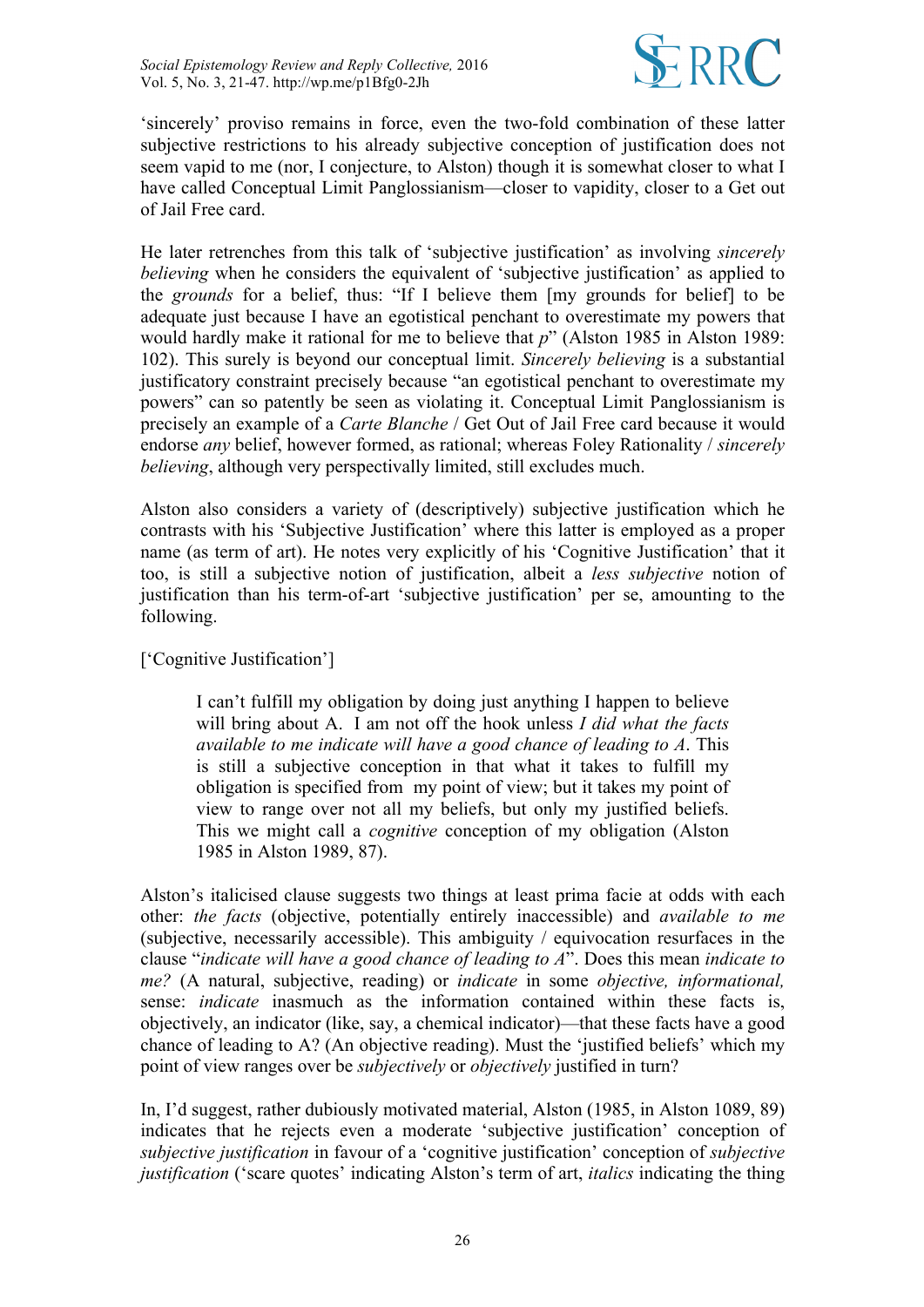

in nature—*justification* that is in some sense *subjective*). That is, he rejects the idea of someone being epistemically justified merely in virtue of them believing they have, e.g. evidence for their belief, and that this evidence is good. This rules out a strong, OIC-perspectivally-constrained deontologism (a neo-Cartesian, Clifford, Foley-Rational approach) by fiat. Alston then, offers us as good an example as any, of how *very subjective* positions (and for 'subjective' read 'perspectival' most generally—to include culturally perspectival limits) may be at the conceptual limit of Panglossianism, or fall short of this. Here is a rough linear ordering of Alstonian positions (but a reminder: I am using a simplified Alston for my own philosophical purposes, not doing precise textual exegesis on his work).



**Figure 1.** A rough linear ordering of some (not all) Alstonian positions (not for the purposes of Alstonian exegesis, but for my own further purposes, and not very carefully checked against Alston's text).

Conceptual Limit Panglossianism amounts to Lockie's "get out of jail free" card, Nottelmann's *carte blanch*; Stich-Elqayam's 'anything goes'. Here there is no 'appearance-reality distinction': if it seems to you that you're justified (however little this "seems to you" amounts to) then you are. If I have Alston's "egotistical penchant to overestimate my powers" I may be here. *No one is defending a species of epistemic 'justification' like this*. And hence, no-one should be saddled with this as a (straw) commitment of their position. This is a conceptual limit to perspectivism, whether subjectivist or cultural. Intellectually serious projects in subjectivist, perspectival, epistemology begin further to the right than this.

Typically there may be, for instance, some kind of a Chisholmian or Foley-like ascent, or reflective-equilibration around, or dialectic-between, or bootstrappingtowards, non-limit positions to the right of this. In the cultural-psychological literature, a Vygotskian Zone of Proximal Development (ZPD) will precisely be what is *beyond* our present limits, but not so far beyond these that in seeking after an *aim* of idealized, objective success (truth, e.g., of our beliefs) we may not travel into this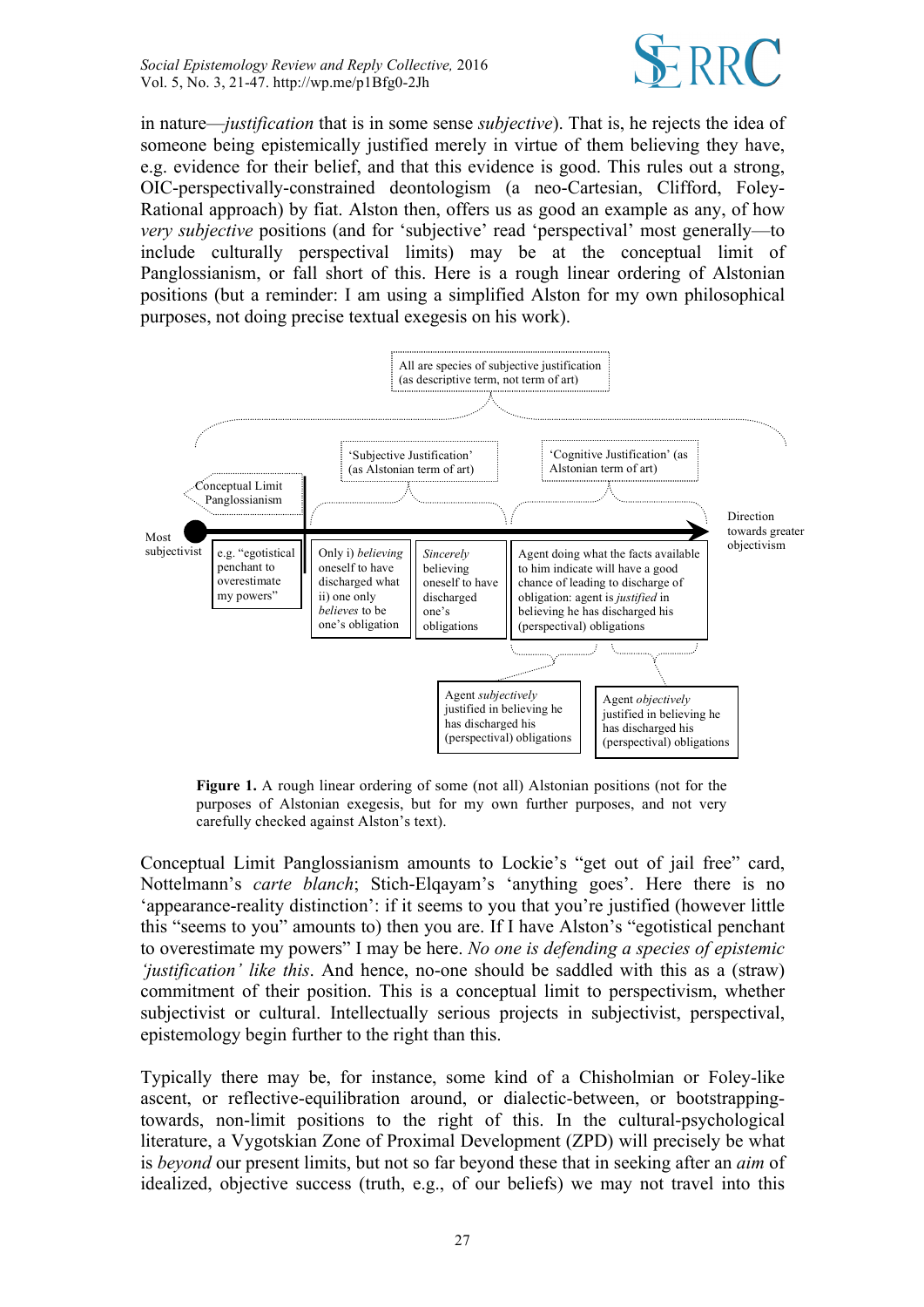

ZPD over time. An 'objective' (my term) take on Alstonian 'Cognitive Justification' may be within my ZPD—or it may not. A 1930's Uzbek may be able, with effort and time and enough Vygotskian scaffolding, to achieve an understanding of very *concrete*, 'culture-fair' versions of modus ponens, or he may not (from the cultural psychological literature more generally: either he will not, or his responses will be chronically ambiguous and open to interpretation, and anyway, *pace* Peels, there are real conceptual problems with the notion of legitimate restrictions of *formal* decontextualized, decoupled, true-in-virtue-of-form-alone—species of logical reasoning to very *concrete*, 'culture-fair' versions of problems being set: *cf*. remarks in my paper about rational norms concerning the appropriate heuristics and algorithms employed by participants for task construal (e.g. Stanovich, West, and Toplak 2011) and with the fact that *decontextualizing task construal* is a big, constitutive, part of what such 'rational abilities' are all about).

If, with effort and time, an understanding of *modus ponens* is securely enough within our Uzbek's ZPD we may say his problems are mere performance, rather than competence errors; but mostly, the extensive cultural psychology/anthropology literatures indicate nothing so irenic. Decontextualized cognition is a *rather radical* cultural-cognitive boundary, $10$  not by any means one located merely on the cognitive periphery; though interpretations of what is 'front end' and what is deeper are chronically vague, ambiguous, and difficult to be sure about. [Semi-]intractable problems with achieving correct *task construal* may themselves constitute quite a lot of what the problem of achieving 'decoupled', counterfactual, abstract, decontextualized, thought amounts to in itself: what appears to be a 'surface' issue may in fact be rather substantially (to some extent *constitutively*) intertwined with what it is that the deeper problem actually amounts to.

There may be a more emic, perspectivist, approach to rationality or a more etic approach. Both have their place, and (especially) a dialectic between these has its place—very much so (I wish to emphasise this point). But there will not only be conceptual (e.g. Theaetetan) limits on how *emic* one can get. There are also limits on how etic. There are 'moral' (OIC) limits to how far one may push an 'imposed etic' account of rationality/justification; but also more general limits on this latter, limits deriving from what one might call the 'absurdity' of such a project—limits I indicated in my paper, limits I shall indicate again; limits Elqayam (notably, out of my respondents) needed no reminding of.

#### **Conceptual Limit Absolutism**

There are serious problems with a notion of 'objective rationality'. *How* objective? Push things too far and we get simply *true*. An 'objectively rational' belief is just a true belief. No-one wants to go that far—but how far do we go?

 $10$  One might analogise it (only as analogy) to the mooted transition in Kuhnian philosophy of science between pre-paradigmatic and paradigmatic science. *After* one is post-paradigmatic and within the Kuhnian cycle, an issue emerges as to whether one embraces Meliorism (a Whig history, verisimilitude)—a question Kuhn, I take it, equivocated on (though I should not: clearly science, across both its 'normal science' and revolutionary shifts makes progress towards the truth). However, *prior* to the emergence of paradigmatic science, we are not even at the races. The transition from pre- to postparadigmatic science represents a revolution in human thought that is more fundamental (incomparably more fundamental) than any that comes after.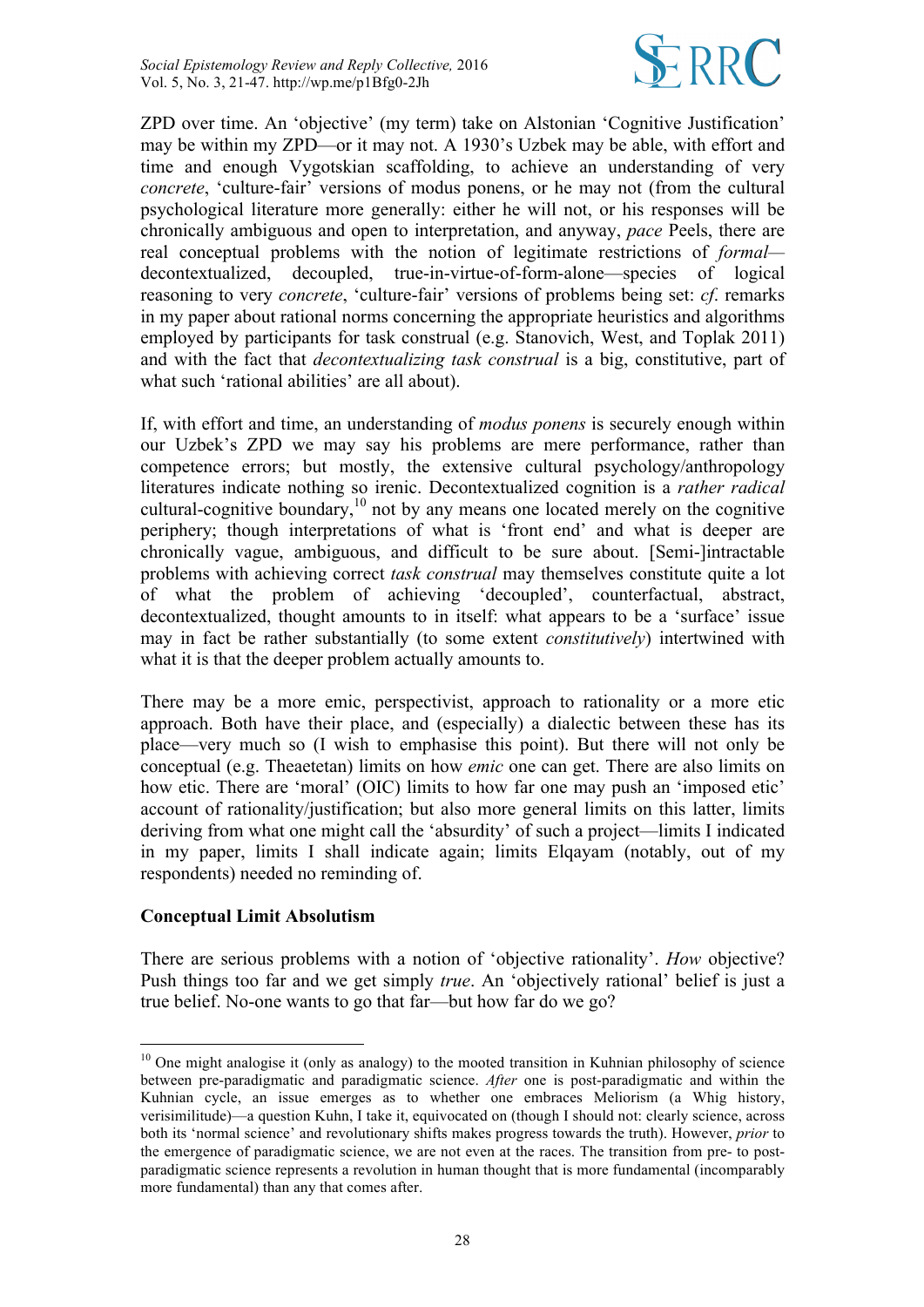

All parties to these debates will be arguing either forwards from the capabilities/freedoms/limits cognitive agents are acknowledged to possess—to see whether said agent had reasoned *as well as he is able* within those limits (say, within his ZPD). *Or*, parties to these debates will be arguing backwards from a prior, idealized and supposedly independent conception of 'good reasoning' conceived in the abstract (an objective, Meliorist, rationality, formulated supposedly independently of *that agent's* cognitive limits)—then to see if said agent *reasons as he [objectively] ought* (as would be 'right', notwithstanding he may be unable to achieve this standard).

Note that this latter 'ought' now threatens to have no motivation to stop itself short of an *unbounded ought*: a 'superlative' ought, an 'ought' which does not imply 'can' (*cf.*  Owens 2000, for one of several who knowingly, but to my mind recklessly, heedlessly, flouts this constraint). It has no reason to stop itself even at, say, a strong Meliorisim (perhaps, a very strong Wide Reflective Equilibrium position—whereby only a few thousand persons in the history of the human race have ever been, in this proprietary sense, 'rational'; with perhaps all of these born within the last few hundred years). Worryingly, it has no obvious reason to stop itself within human biological, or even extended, socioculturally augmented, bounds.

If this blue-collar worker, or (worse) tribesman, or caveman, may be held to be irrational for failing to reason (however diligently) to a statistical error-estimate quite beyond his bounds (or grounds), why then insist that John von Neumann *was* rational because he reasoned heuristically with the greatest diligence, to a statistical errorestimate heuristic inference that no other human who ever lived could have computed? Why not demur that rather he was *irrational* for failing to compute the determinate (non-estimated, non-statistical) algorithm itself, even though it would require computations at a rate of a trillion petaflops in a humanly unattainable working memory (not the magic number 7, plus or minus 2, but the magic number gazillion), using a set of theorems yet to be discovered, which latter would require the human species a billion years to derive?  $11$ 

The limit positions here are just completely uninteresting. *All* (informed) participants in these debates embrace a bounded rationality. As I stated in my paper (following the very apposite quotation from Oaksford and Chater 1992):

The issue is not then, one of bounded versus unbounded rationality, but of how bounded, and which bounds. I believe there can be no principled grounds for including species-wide biological constraints (working memory, processing speed, etc.) yet not cultural constraints (which will also be mediated and expressed biologically) (Lockie 2015, 8).

Absent an argument for either a general hard determinism/incompatibilism or a specifically 'cognitive' version thereof, the severely perspectivally limited agent nevertheless has freedom to reason well or ill—and thus does *not* have a get out of jail

<sup>&</sup>lt;sup>11</sup> The rhetorical question makes perhaps a slightly implausible assumption: von Neumann would probably have computed the determinate function— $cf$ . the hoary von Neumann 'train-fly' (sometimes: 'bicycle-swallow') heuristic/algorithm anecdote: http://www.math.utah.edu/~cherk/mathjokes.html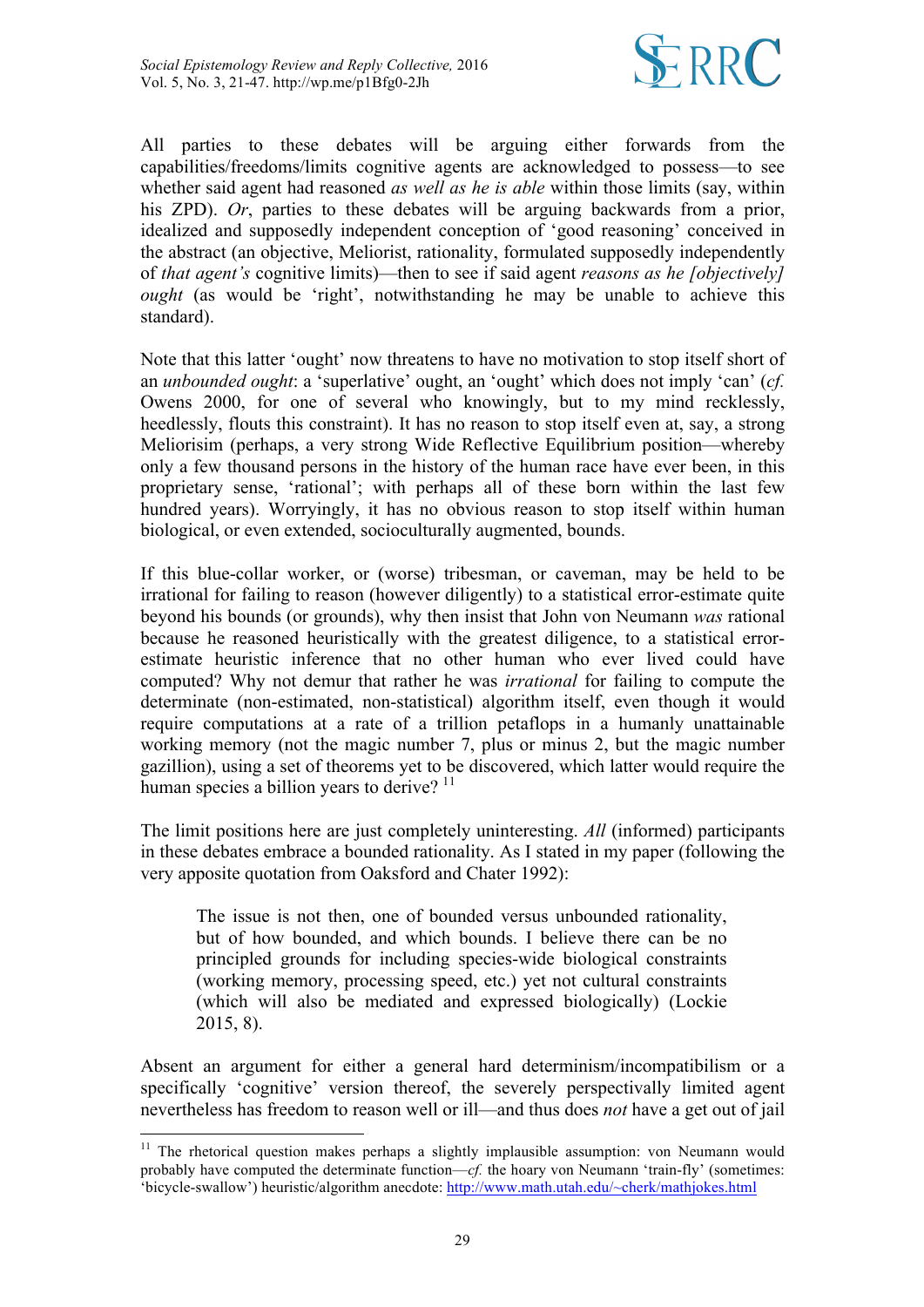

free card—merely a card stating "get out of being castigated for not reasoning in a way that lies clearly beyond your zone of proximal development: get out of being castigated for being irresponsible when avowedly you reasoned to a position of being Foley Rational". I *want* my cogniser to get out of Jail on that appeal. I'd want a pass on that myself—and so would you.

Note, moreover, that even a very idealised Meliorism (one which opposed ZPD limits on rationality) is still (to some extent) a 'bounded' position (one which dismisses a normative standard involving the gazillion petaflops/WM issue canvassed above). The interesting limits (the limits within which interesting and informed debate can take place) are between a position just, fractionally, shy of Conceptual Limit-Panglossianism at the one extreme, and a position just shy of a Humanly Unbounded 'Rationality' at the other extreme: between these limits, debate can occur. We can see then, the strengths and weaknesses of different stances on rationality/justification we can take—and we can situate them on the illustration I shall offer below.

A Foley Rationality or Vygotskian/anthropological/emic ZPD is one (family of) position(s) just short of the conceptual limit that we can take, and *very interesting these positions are too* in my judgement (and I speak as a *metaphysical* absolutist and a 'normativist'—a *moral* realist). And a very harsh, irrationalist, idealized, objectivist, Wide Reflective Equilibrium stance might be an example of the other. We could situate a Cohen-style narrow reflective equilibrium (that of an arch, educated, headmasterly 'Man on the Clapham Omnibus') closer to ZPD Panglossianism, but with its ungrounded, highly decontextualized and  $WEIRD^{12}$  aspects still (in my conception of things) making it a somewhat Meliorist stance. We can place the earlier, more gleefully irrationalist heuristics-and-biases literature nearer to conceptual limit Meliorism (points Cohen's 1981 and Dennett's 1981 transcendental arguments sought to exploit); and we can place the later, less gleeful, less irrationalist literature somewhat (a little) closer to the ZPD than this.

With the idea of a *zone* of proximal development in mind (and the very important point that we are *active cognisers*, that we can, within limits, sometimes with cultural scaffolding, sometimes through our own exploratory cognitive virtues, travel into and around that zone) here is a sketch of a range of possible options for the limits on accessibility available to a theorist of rationality; with these arranged not on a line but as concentric circles—zones—from Conceptual Limit Panglossianism to Conceptual Limit Absolutism. Note that despite the labels and the perimeters being marked out by concentric rings, these positions are on a continuum. The limit positions here (at least: the limits of the limit positions) are, I take it, simply to be avoided. And 'travel' into a ZPD that involves a transition to decontextualized thought may be (for contextualized cognisers) something empirically impossible except, as Luria/Vygotsky indicated, across generations.

<sup>&</sup>lt;sup>12</sup> Western Educated Industrialised Rich Democratic: Henrich, Heine and Norenzayan (2010).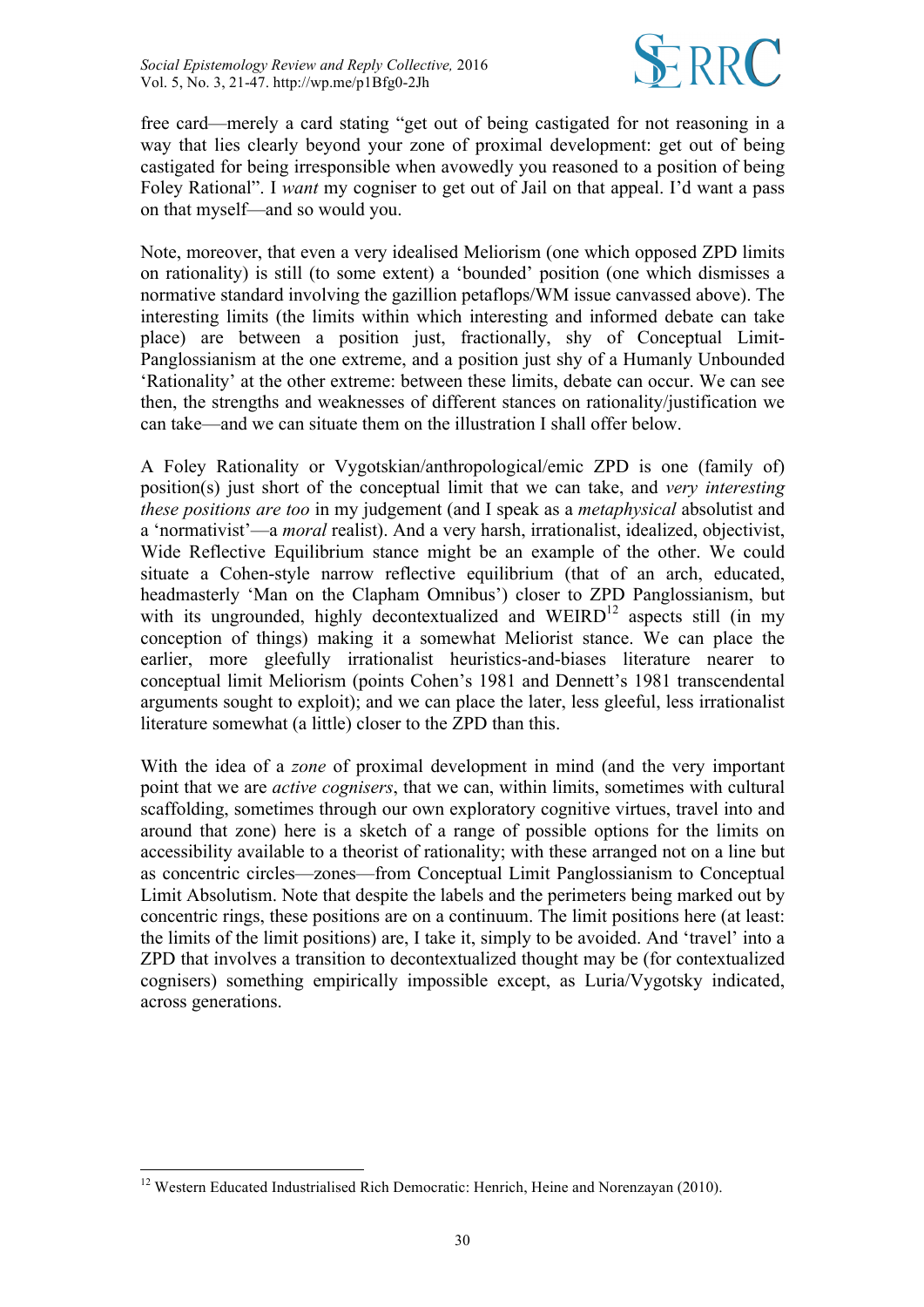



Figure 2. Positions on restrictions regarding the attainability of justification/rationality. (Despite the concentric rings, these positions are on a continuum).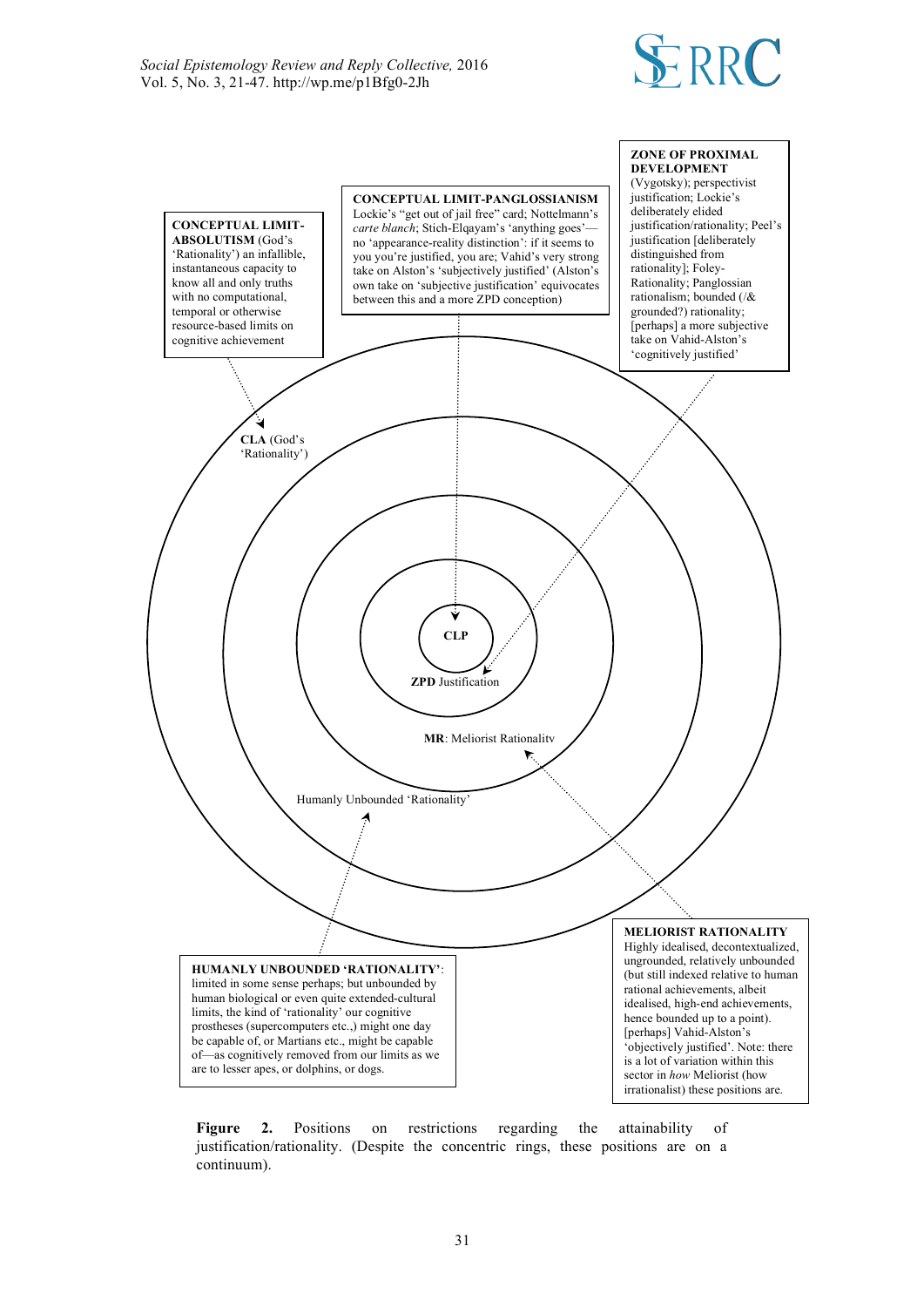

## **Distinction Between Justification and Rationality**

As Peels notes, I do indeed, repeatedly run together 'justified' with 'rational'. Some of the time I feel a little ashamed of this, mostly I do not—but I do and did so knowingly, and with malice aforethought. 'Justification' can be used as a placeholder for any axiological success state, any kind of normative epistemic achievement (soconsidered, knowledge is a type of very objective epistemic justification; but I shall shelve this usage after mentioning it once, as being dangerously distracting—and, *pace* Peels (2015: 48) I *certainly do not believe* that justification is necessary for knowledge in any other sense: *cf.* my earlier, footnoted, endorsement of the Foley (2004) divorce, expanded upon in Lockie (2014a)). More commonly, as Peels advises, 'justification' can be used as a highly deontic term. As many have noted, in [allegedly] 'ordinary' language it has deontic connotations from the off.

My linguistic intuitions tell me that 'justified' and its cognates are properly used only in a deontological sense. To be justified in doing or believing . . . something just is to not have violated any relevant rules, norms, or principles in so doing, believing. . . . If, as I believe, most epistemologists use 'justified' for some quite different notion, they are speaking infelicitously. However, this way of talking is so firmly entrenched that I shall go along with it, albeit with an uneasy linguistic conscience (Alston 1988 in Alston 1989, 143).

I agree wholeheartedly with Alston here. In order to engage in debate and not to beg the question against opponents or representatives of whole epistemic traditions, I sometime use 'justified' as a neutral marker term for candidate approaches to epistemic normativity in the abstract, despite having a distaste for it used thus, and feeling, with Alston, that its *Ur* meaning is deontological. In this I am highly tempted to agree with Peels:

One could make the strong assertion that the deontological conception of epistemic justification is *the right* conception of epistemic justification (Peels 2015, 43).  $^{13}$ 

I do not want, however, to win any terminological victories. As Alston notes, there is more than one notion of epistemic normativity afoot in epistemology. I will die in a ditch to insist the deontological notion is a crucially important notion of epistemic

 $13$  I am, however, bemused by what immediately follows this passage: "..because epistemic justification *is* a subjective notion" [*Loc. Cit.*]. Surely this is the wrong way round? The *sui generis* deontological character of epistemic justification (which I, after Alston, Clifford, Descartes etc. deeply endorse) would *entail* subjective restrictions; these subjective restrictions would be necessary not sufficient for the deontological character of justification—and derivative therefrom. Separately, note that I am not interested in the 'real' meaning of 'epistemic internalism', nor yet to distinguish and discuss the merits of other prevalent meanings of it (Nottelmann's 2016, 22 "standard internalist positions"). Internalism is a term of art (and a Protean one at that): one which has been around for only about 35 years, though the philosophical positions which motivated its emergence date back centuries. *Of course* there are more purely accessibilist, and mentalist (and other) conceptions of this elastic term. I think I have made very clear in my paper the sole conception of this term that interests me: deontic internalism whereby the deontic normative core comes first and the accessibilist restrictions (which are in no sense definitive of the position) come a *long way* after. Other people don't use the term 'internalism' like this; but since there is no danger of my usage being confused with theirs, that is their business and of no interest to me.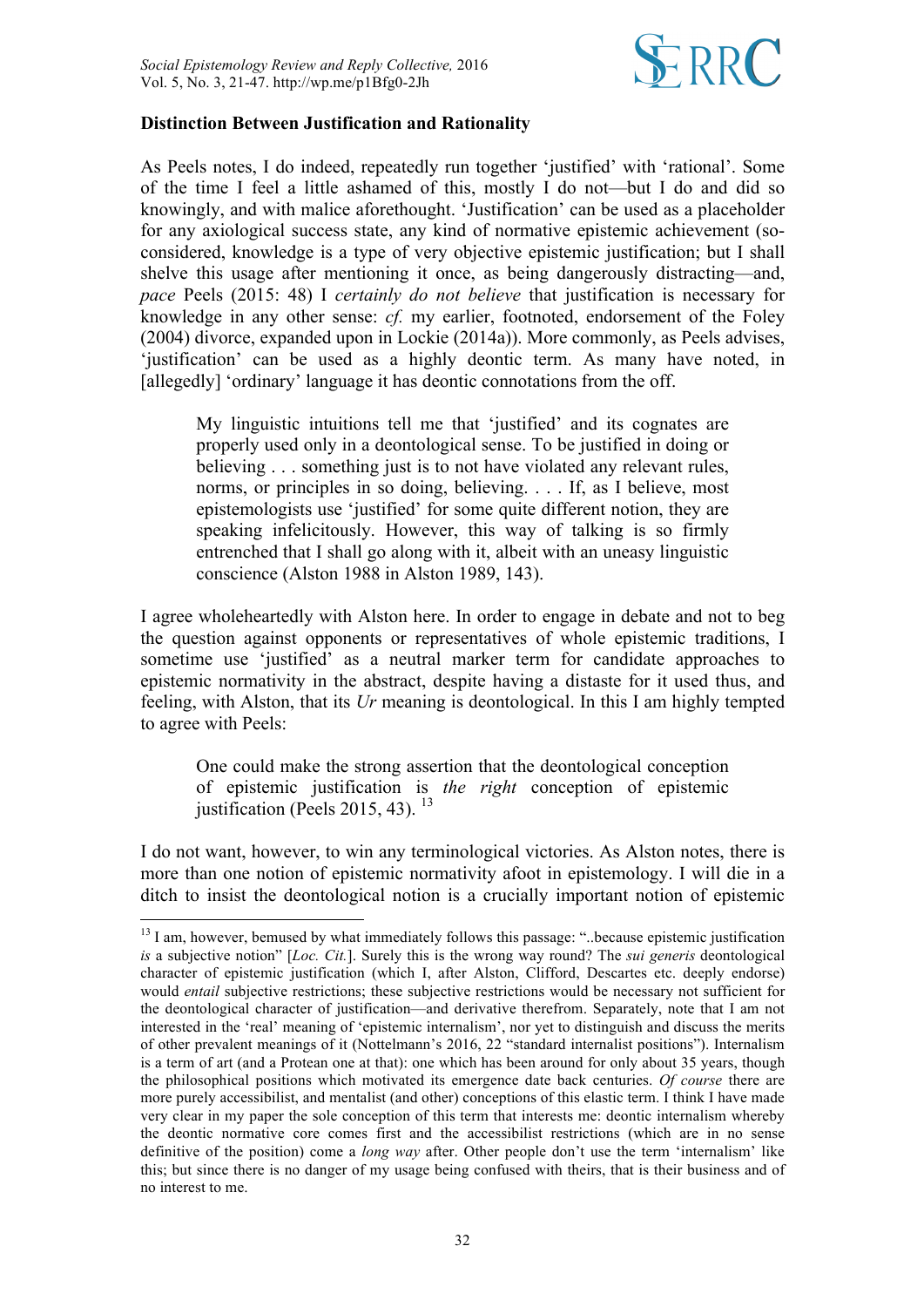

justification, and have made clear that with Alston (and Plantinga, and Clifford, and Peels) I would rather regard it as the *Echt* notion thereof. If readers (who may wish to employ their own preferred notion of 'justification') understand that I am employing it thus, that is enough.

Used in this deontic sense, and assuming 'ought' implies 'can', we have a direct entailment to a subjective, 'access-restrictive' constraint on what the agent may be held responsible for. Here, the sense of 'access' at issue is very important. *Pace* Nottelmann,

1. The access restrictions come *after* the deontic core—so it's not (not in any useful, non-misleading sense) an 'access internalism'14. At the conceptual heart of 'justification' conceived thus, is *sui generis* deontic force: pure normative obligation, an 'ethics of belief' [deontic ethics, that is]. (I will ignore issues of whether epistemic obligation is a sub-species of ethics more generally—such debates are familiar elsewhere). So this is *deontic* internalism notwithstanding that it will *entail*, as a consequence, *access restrictions*.

2. 'Access' here is itself a placeholder—it doesn't (mostly) mean 'access' *simpliciter*. To give a glimpse of my larger epistemological project: the 'can' restrictions of the OIC entailment require both an *afferent* and an *efferent* component. That is, it requires an afferent, passive, access component (alone 'access' properly so-called—what McHugh (2013) calls *reasons responsiveness*). This may to some extent involve an introspective, phenomenal, conscious, etc., access, but even as access, it is probably not restricted to these things). And it requires an efferent, active, agential, actional, regulative, directive, component (what McHugh calls *reasons reactivity*): the ability to *direct* and *regulate one's cognition*—say, to initiate and shape a process of reasoning leading to a solution to a given problem. 'Access' as umbrella term for the 'can' component of OIC requires *both* of these things, acting in concert; *but the latter is considerably more important than the former*.

There can be de facto (OIC 'can') psychological limits on either of these. Some of the problems of contextualized cognisers may be problems of understanding the nature of the problem set—e.g. 'front end' problems, of demand characteristics, [Chomskian] 'performance' characteristics, 'alternative task construal' etc. But even these (perhaps) more afferent things are not by any means merely and purely passive, being incipiently actional to some considerable extent. And many (among them the most important) limits on cognisers strongly pertain to their regulative abilities—to direct their thoughts. In any event there are what Fuster (2013) calls 'perception-action

<sup>&</sup>lt;sup>14</sup> Vahid criticises me here on grounds that this view is "out of date"—citing the transition from early BonJour (1985: 8, 41-45) who accepted this deontic view of internalism but by 2003 (e.g. pp. 175-7) had changed his mind. I demur. A good argument doesn't go out of date, and BonJour's abandonment of his earlier perspectivalist defence against epistemic poverty was (in my judgement) entirely unwise and wholly regrettable. Anyone who embraces a deontic conception of justification and OIC *must*  embrace access restrictions on their justificatory ground, and the latter are derivative from the former. See Lockie (2014a) for more here.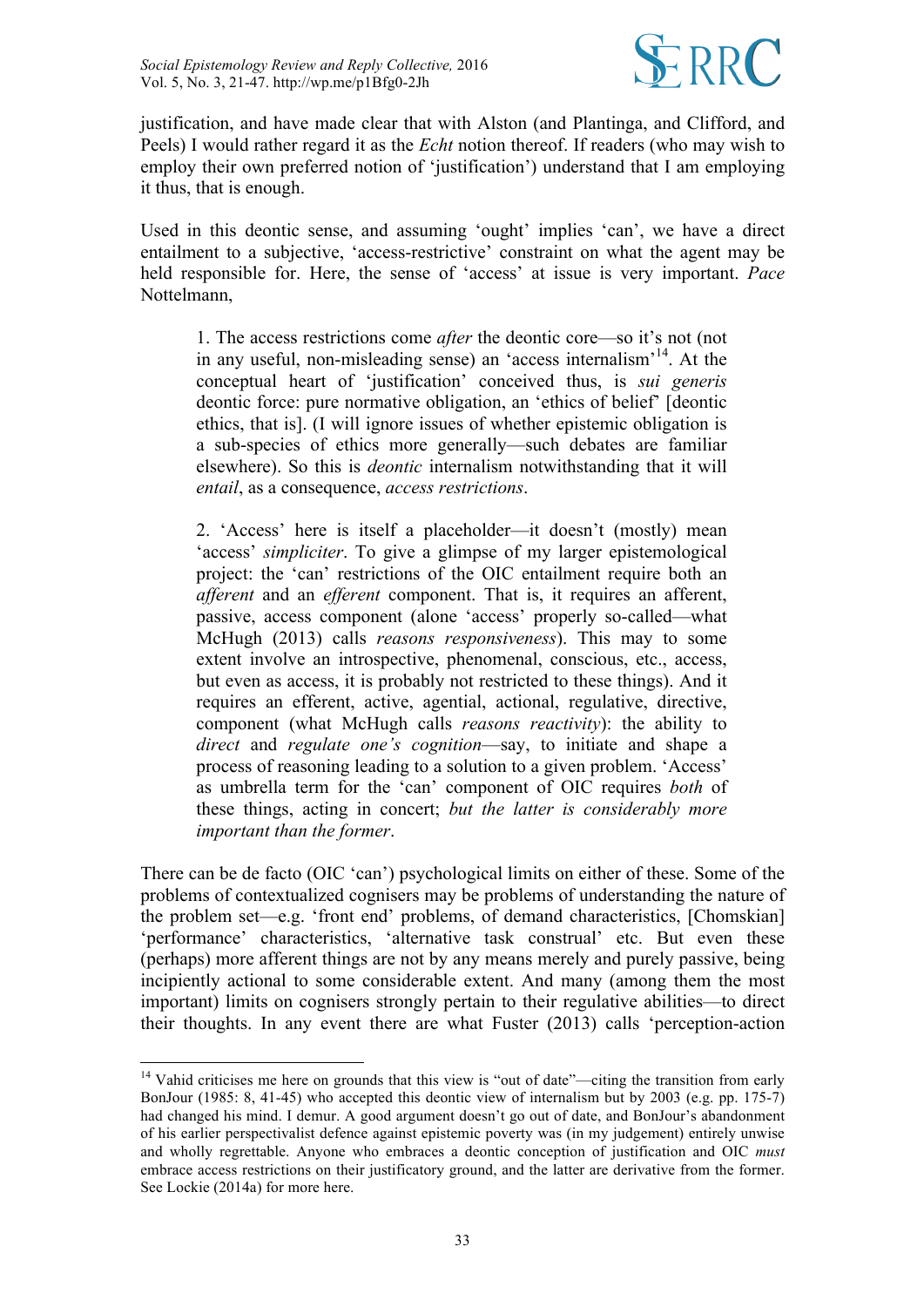

cycles' (pervasively reapplied cycles) but *with the actional more important than the perceptual* (*pace* especially the early Kahneman-Tversky, for example, and their 'neoperceptual' model of heuristics and biases—of errors of reasoning as akin to perceptual illusions—*cf.* late Kahneman (2012) for explication). Man is not a passive animal—not cognitively anyway. We are here precisely concerned with what Reid would have called the 'active powers of man'.

Now the distinction between 'justified' and 'rational' that is offered me, is initially merely a terminological one (it may then become more than terminological, I concede; but I am not interested in any ordinary language connotations of these terms, having a severe aversion to that metaphilosophy). I am offered the chance to keep much of my reasoning as to there being quite serious perspectival restrictions on *justification*, provided I do not presume to assert these restrictions apply to *rationality*. Crudely: justification is subjective, rationality objective<sup>15</sup> (one could qualify things here, and express nuances—I shall not). As indicated, I can see some point, in some contexts, to doing this—though I did not in my paper, and am somewhat ambivalent about doing so more generally.

There is some point to an 'objective' notion of rationality (perhaps more than one such notion). But Elqayam's Bayesian point and its cognates is and are wellunderstood in the psychological (and economic) literature, and insufficiently appreciated by most epistemologists. Do we hold pre-Bayes thinkers were (in the respects at issue for us) *irrational*, or *less rational than us*? For a purpose we could say this, but in most contexts of concern to normative epistemologists (indeed of concern per se) it seems pretty silly to me. <sup>16</sup> Who is the relativist here? Parochialism

<sup>&</sup>lt;sup>15</sup> I can't tell from the text, but is Vahid offering me (terminologically) the opposite distinction to Peels here? "After all there seems to be something essentially right about the claim that our concept of justification is sensitive to the truth conducivity of the grounds of beliefs. But Lockie makes no efforts in that direction. He does consult certain empirical investigations (such as Luria's "white bear" case), but one can always argue that such cases pertain to rationality rather than justification" (Vahid 2016: 16)

<sup>&</sup>lt;sup>16</sup> Where we have similar, equally decontextualized subjects, each tackling similar tasks within similar environments (say: academic environments) and one has worked harder, and is better at the tasks in question, perhaps we might want to say this (actually, we might want to say the superior subject had higher intelligence or expertise or knowledge—even as regards the narrow range of tasks that tend to be used in the psychological literature: Bayesian tasks, Wason tasks, etc. etc.). But when we go to a comparison of decontextualized versus contextualized agents, or consider performance on more ecologically valid tasks, or different eras of intellectual history, or types of task found across very different disciplines or trades or activities or intellectual milieus, methinks not. We *might* note of agents that so-and-so is more or less rational than some comparison person or tacit population (especially when other things are held constant) but even within a decontextualized population I think the prospect entertained by Stanovich, West and Toplak (2011) of a standardised 'rationality test' (to be constructed on the model of an IQ test and involving a suite of standardised performative or pencil and paper tasks derived and normed up from what are currently experimental paradigms) will be forever out of reach—and this for deep reasons. Rationality is coextensive with the greatest and smallest cognitive-cultural achievements of mankind. It is greatly implausible to suppose rationality can be reduced to a procedure, or even a complex (but specifiable) logical sum out of a disjunctive set of procedures. Rationality is a matter of using all we have got (our cultural as well as our individual cognitive resources), using these resources as well as we are able, across all the epistemic contexts and challenges we encounter, over whatever the relevant timescale may be. There is no algorithm for rationality: it is too large and too open-ended a concept. As to the prospect of defending *objectivity* whilst discounting the possibility of ever achieving psychometric *reliability* or *validity*; well, it depends on your concept of 'objectivity' but a searching appraisal of problems with the latter would seem to me to point up problems with the former.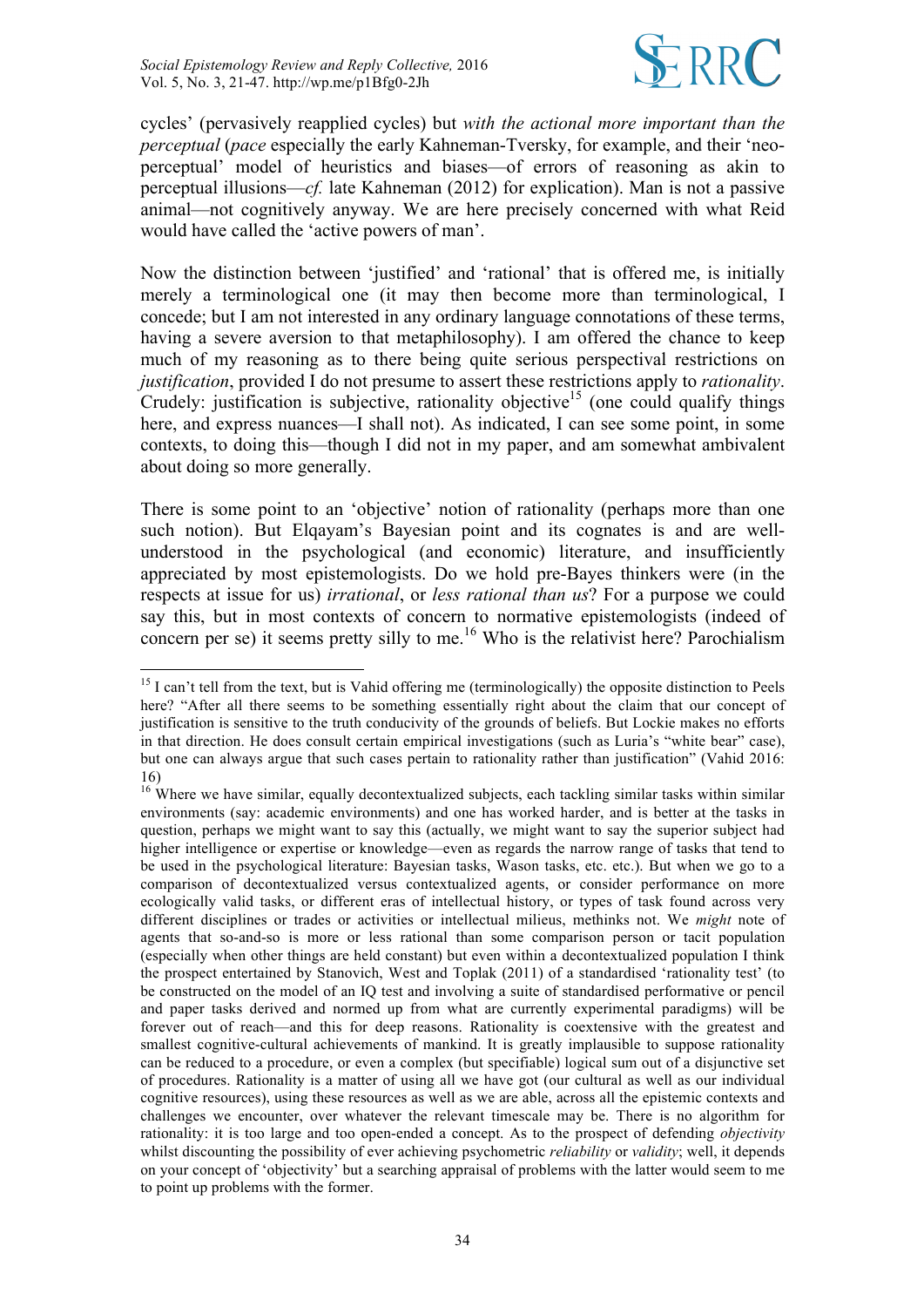

is a kind of relativism too, is it not? And a kind lacking the humility of more standard relativisms moreover. When we apply these issues to the difference, not between the members of a pre- and post-Bayes decontextualized educated elite, but instead to the gulf between a contextualized and decontextualized thinker, I can't see it becomes any easier to motivate the distinction between *objectively* rational/irrational and *subjectively* justified/unjustified.

Presumably, we are to believe a pre-Bayes thinker is *eo ipso* less rational (but not less justified) than a post Bayes thinker; and that a contextualized thinker is less rational (but not less justified) than a decontextualized thinker. Well, we can employ these terms thus, as terms of art if we want to, but mostly (not entirely) I wonder why we would want to. Without a dialectical purpose to drawing this distinction it is a mere terminological distinction—a bit of analytic casuistry. I don't care what the 'real' meaning of technical philosophical terms like *epistemic justification* or *rationality* are (e.g. their connotations and nuances for e.g. Cohen's omnibus passenger). What do I gain, philosophically, from such a distinction? A device to use in the context of other arguments, should these emerge, perhaps—but I could wait for any such arguments to emerge before drawing this or some other distinction. In regard to the Figure 2 above, where is this objectivist rationality?

Presumably, one supposes, still just inside the humanly bounded limit, but closer to the hard edge of Meliorist Rationality—certainly not grounded, and not very bounded in a traditional sense. How categorical a position is this objectivist rationality? (Categorical as opposed to an ordinal tendency that is). Presumably not very categorical: a tendency towards the most objective (but still humanly bounded) end of this limit, with an arbitrary, say, analytic cut-off available to be drawn, but with any such distinction rather pointless until in the service of some other argument, one supposes. Will this conception of rationality have it that there was rationality (any epistemic rationality at all in the world) prior to, say, the invention of writing five thousand years ago? Prior to the agricultural revolution ten thousand years ago?

If yes, what percentage of, say, a typical illiterate contextualized pre-industrialised (but agrarian) population will be rational [to our intended, ahistorical, culturally unsituated, objective, 'cut off' operationalisation thereof.)? 1%? 0.001%? None? What percentage of a typical hunter-gatherer population? Which 'culture fair' versions of Linda the Feminist Bank Teller or Green Bayesian Cab/Blue Bayesian Cab shall we use as stick with which to beat them? And when we're done, ask yourself: how long would you survive<sup>17</sup> in their environment, solving their problems? Half a day?

<sup>&</sup>lt;sup>17</sup> This point ('survive') made already in my paper, has *nothing, nothing at all* to do with evolutionary considerations. I have no interest in exploring the various notions of evolutionary rationality and am absolutely not appealing to such. It has to do with this far more quotidian point: we are all of us motivated by what the 17<sup>th</sup> and 18<sup>th</sup> century philosophers would have called 'self-love' are we not? We all (as individuals, not genes or species) want to survive and even to flourish if possible. Consider a highly contextualized agent (illiterate, pre-industrial, agrarian or even hunter-gatherer). He is no 'noble savage'—his cognition is enormously sophisticated, and culturally embedded, as is the case for us all. You and he both want to survive (or even flourish) don't you? You have that in common whatever else is different. You see his performance on a series of (probably) culture-unfair, (probably) ecologically invalid decontextualized laboratory tasks putatively translated [/transliterated] over to him from your culture, and worry that his problems are almost certainly not merely 'front end' performance errors, though surely they are that as well. But now place yourself in his problem space. See the complexity of his environment and the ingenuity he needs to survive, or even flourish. See how far short of his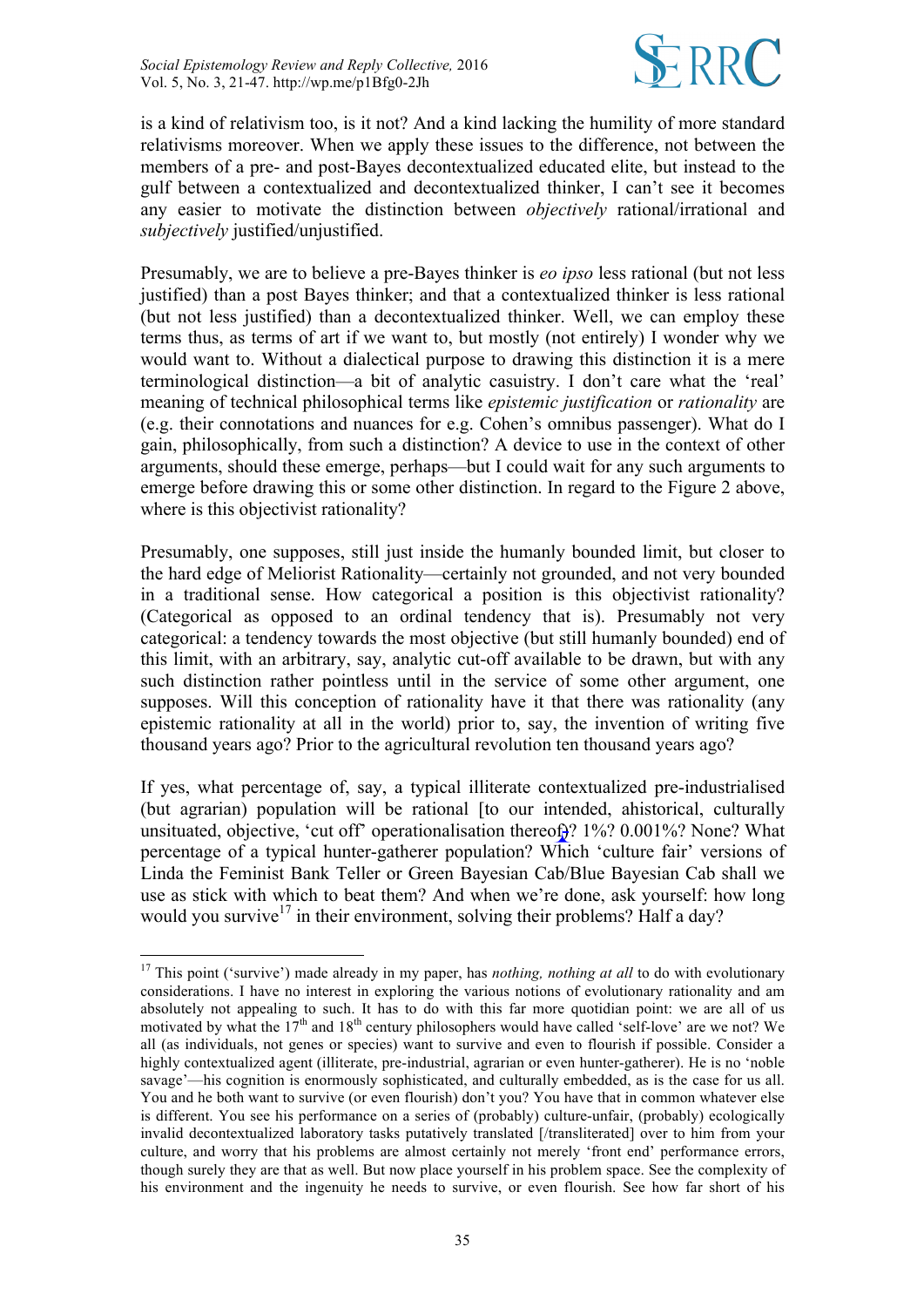

If we, through *simpatico*, careful, anthropological, participant-observation have a deep appreciation of, and engagement with, the problems which the contextualized thinker addresses, his 'cultural construction of the world', we may come to the view that he is *very rational indeed*. And if we have a deep appreciation of the problems which a particular decontextualized thinker addresses, we may come to the view that he is *really quite irrational*—with little in the way of matched-group controls being even conceptually possible between these two thinkers. Look into the triviality and sterility of many (not all) of the laboratory experiments these literatures trade in, even where the population they are generalised to is strongly decontextualized. Look at the difficulties of finding an acceptable (agreed-as-correct) normative solution *even for our own community of avowedly decontextualized thinkers* (remarked upon by Elqayam). Look at the wholesale (deep, conceptual and empirical) impossibility of finding 'culture fair' equivalences between WEIRD and non-WEIRD thinkers (western, educated, industrialised, rich, democratic)—cf. the white bear case among many, many others.

I would remind the reader: I am in *no sense* a metaphysical relativist—I have argued *strongly and at length* against relativism as applied to truth, and as applied to other things besides; but there are limits to absolutism as applied to certain very core normative epistemological concepts, and I rather doubt if the line can usefully be held at 'objective' rationality but surrendered for a subjective notion of justification—at least generally, that is, as opposed to some particular, specific, future, dialectical purpose. Still, I register the drawing of this distinction as a possibility, and keep my options open in regard to future possible debates.

# **God, Light Doves, and Language-Holidays**

 $\overline{a}$ 

Granted then to Peels and others is that one could distinguish a perspectivist 'justification' from an idealized, 'objective' rationality. We need an awareness of the fact that we can move our success terms in this fashion; but even were we to do so, rationality would *not* (for the reasons given) be a genuinely hypostatised, *really objective*, humanly unbounded 'God's Eye View'. It can't be. It is epistemology we

competences in his problem-space you fall—when your *survival* as a test, is arguably quite 'ecologically valid'. I mean nothing more by these remarks than this—that seems enough to me, however. Should you be minded to dismiss such considerations, ask yourself specific questions about, say the rationality equivalent of what (in the IQ literature) notoriously has involved such issues as the application of allegedly 'culture fair' measures of intelligence to say the San people (Kalahari Bushmen)—as here reported by the strongly and unapologetically hereditarian *g* theorist of group [racial] differences, Richard Lynn (2006: 51): "The three studies of Bushmen by Porteus and Reuning give IQs of 48, 62, and 52 and can be averaged to give an IQ of 54. It may be questioned whether a people with an average IQ of 54 could survive as hunter-gatherers in the Kalahari desert, and therefore whether this can be a valid estimate of their intelligence. An IQ of 54 is at the low end of the range of mild mental retardation in economically developed nations [about 0.13% of people score this low in the western, decontextualized nations on which IQ tests are typically normed]. This is less of a problem than might be thought...."—I think it is quite as much of a problem as might be thought. The San people survive as hunter-gatherers in one of the harshest environments on earth, yet we are to believe their population *average* intelligence is equal to what in our societies would be the 13<sup>th</sup> lowest IQ person out of ten thousand. Ask yourself what your feelings are towards the arguments which beckon (*mutatis mutandis*) for the San and other such people's *rationality*. The San people are genetically the oldest and most diverse people on earth. They are also among the most persecuted. The stakes are higher than you might think in these debates.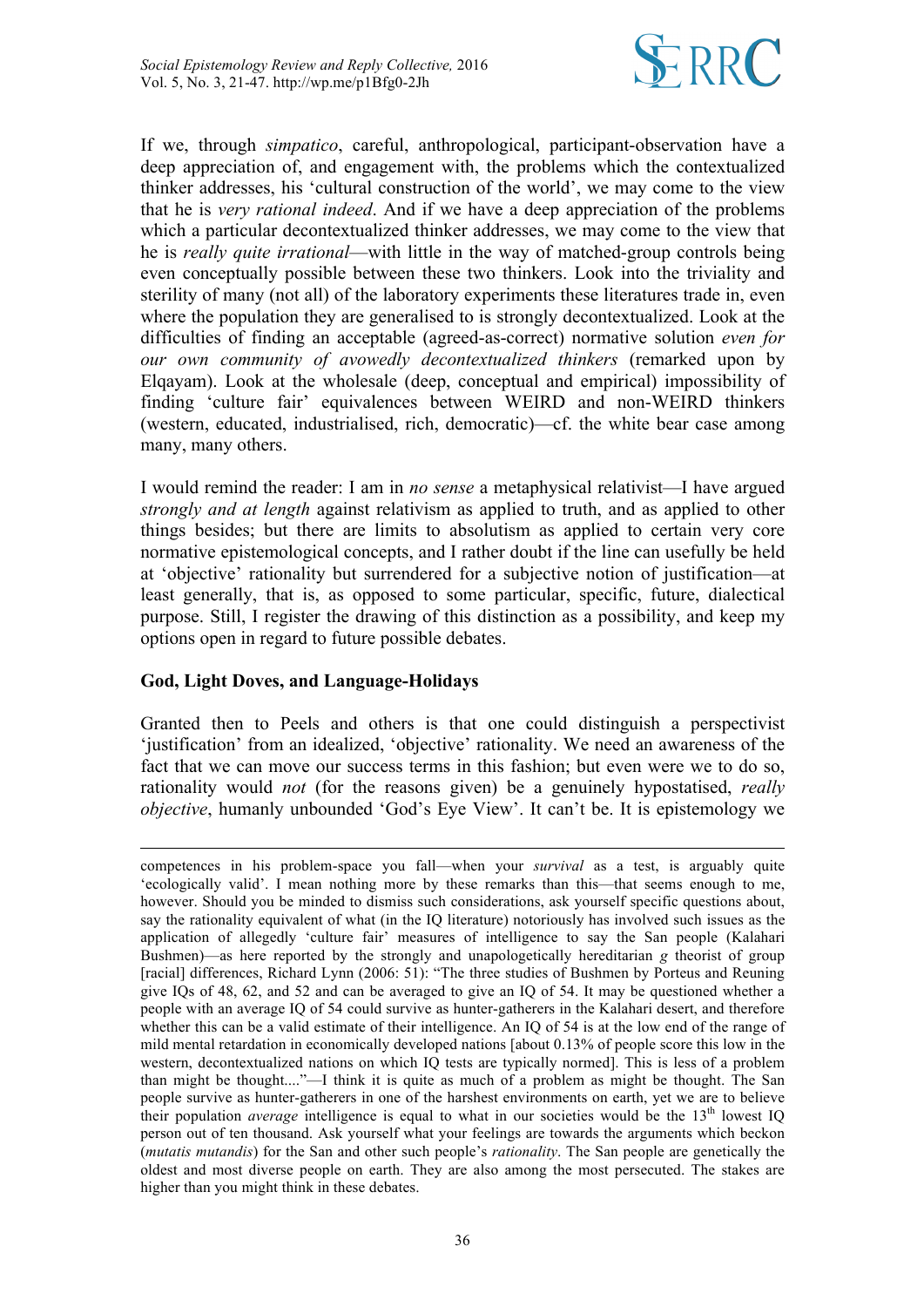

are doing here after all. Even an idealised epistemic success term is still an *epistemic*  success term. God's reasons are not reasons for us—if indeed He has reasons in the sense used herein (which I doubt). An unbounded agent may be envisaged as being omniscient, but it is not easy for me to see how a being unlimited in epistemic power could be omnirational, rather than being a putative agent who knows everything instantly with no effort and therefore is one to whom the concept 'rational' no less than the concept 'irrational' simply did not apply. Rationality applies to our executive functioning—and presumably, that of beings somewhat like us, to whom we may attribute executive functioning. It applies to the wise allocation of our limited cognitive resources—and the good versus rather than less good operation of said resources. One *works* in working memory (a strictly finite resource), one *pays* attention (attention can only apply to a limited being, and involves great cognitive *costs*), one exhibits 'mental agility' involving *flexibility of thought* and this involves specific (considerable) *switching costs.* 18

One uses these (these three families of executive function) to govern their operations at the same time as one uses them to think (all executive functioning is incipiently metaphilosophical, but some is more metaphilosophical than others, some actually governs executive functioning itself at the same time as said executive functioning is used to govern first order cognition). These notions only apply to finite beings. There is no such thing as attention in a being with infinite cognitive resources, infinitely distributed. God does not foveate. There is no such thing as the magic number  $7 +1$ -2 in a being that has a working memory that is numberless, indeed, a completed infinity, of the highest order of cardinality. There is no such thing as a working memory *simpliciter* in such a being.

I don't think I have more than the surface, chimerical, appearance of a concept of rationality that applies to an unlimited being; I fear language may be 'on holiday' in any such an extension of the concept; but perhaps I am unwise here—I don't work in philosophy of religion, and armed with little more than a knowledge of frontal lobe function and a Wittgensteinian catchphrase I do not wish to trespass in an area about which I know little. I *do* think, regarding a neighbouring issue, that deontic normative terms make sense only in the context of deontic normative leeway entailments (say OIC, or one of its cognates) and in the context of agents who are limited in their powers—for them then to be assessed in light of these leeway entailments. If we push normative deontic predicates beyond certain conceptual limits then 'language is on holiday'. This is of relevance e.g. to (non-theological) classic ethical and epistemic debates about the notion of 'objective duty' (whether epistemic or ethical).

The deontic notion of 'ought' that applies in epistemology is an essentially *agentrelative* notion. If it is made absolute and truly objective, the inaccessibility of such a hypostatised notion of epistemic value necessarily separates it from something for which the agent may be held responsible, to the point where calling this notion a notion of objective 'obligation' ('ought', 'duty') would be irretrievably misleading. One's *duty*, what one *ought to do*, is something one is *responsible* for. To place a 'duty' upon one that one is yet not responsible for fulfilling, or perhaps is 'responsible' for 'fulfilling' but blamelessly unable to fulfil, is to place no duty upon

<sup>&</sup>lt;sup>18</sup> Miyake and Friedman (2012), Friedman and five authors (2008) developed the now widely used taxonomy of executive functions into these three families: Shifting ('flexibility'), Updating ('Working Memory') and Inhibition. All are strictly limited cognitive resources.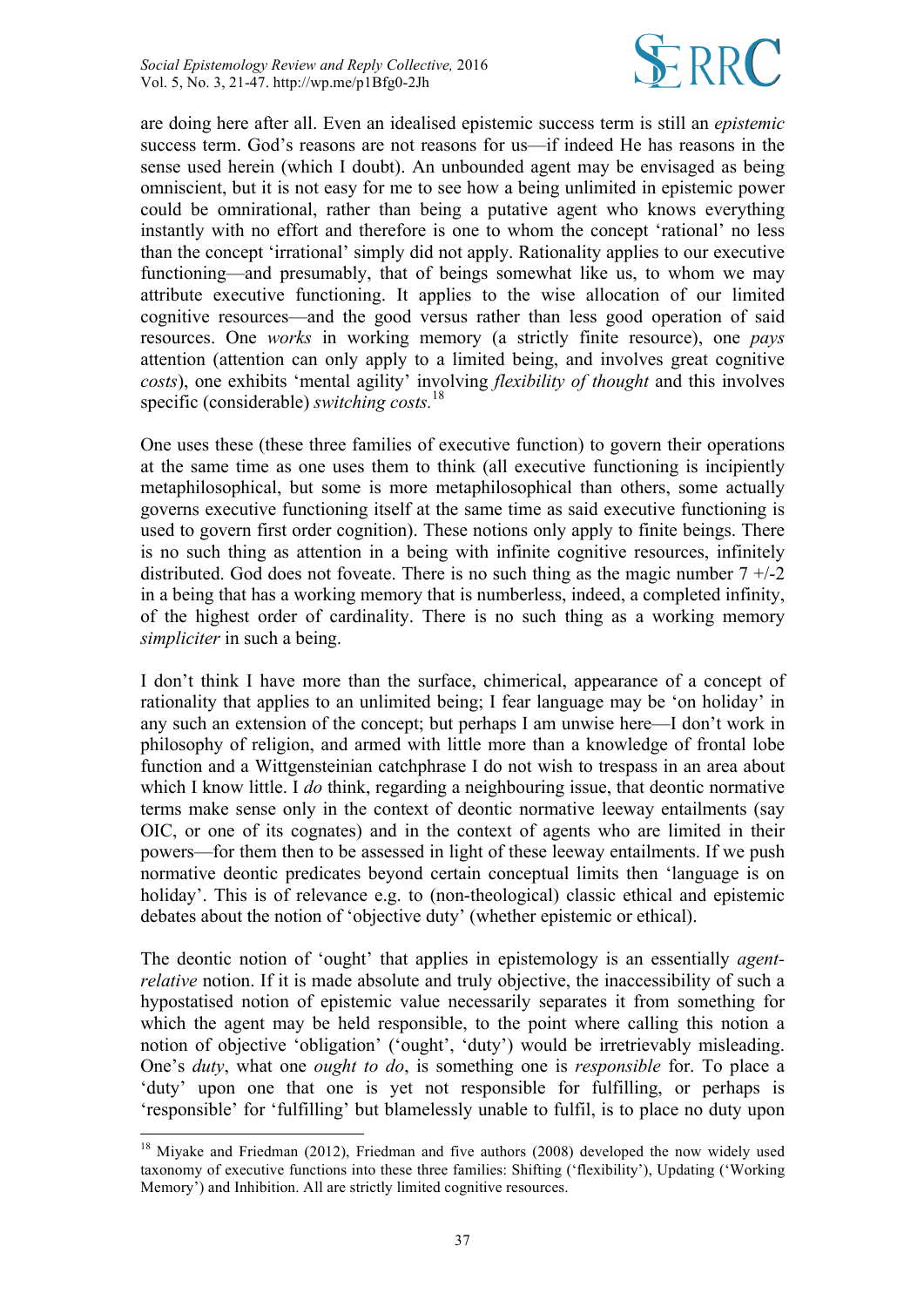

one in any ordinary sense. Talk of 'objective', 'absolute' obligations, duties and the like came in to epistemology at least with Chisholm (1957) and Alston (1985) but is infelicitous. Since we cannot be held responsible for acting or failing to act on these 'obligations'—cannot be *obliged* to act on them, etc.— they are then not *obligations, duties, oughts*, in anything like the ordinary sense: We see an example of apparently deontic terms being stretched far beyond what the interconnected deontic conceptual framework actually permits (we see these stretched to the point where they become 'superlative oughts').

The objective, absolute, contrast to Chisholm's subjective, practical, terms of requirement, would then be better not put in terms of 'duties', 'obligations', 'oughts' and the like at all. Talk of *objective, absolute,* 'obligations', 'duties', etc. should tacitly be read as occurring within 'scare-quotes'—one should mean by it: objective, absolute, *epistemic value*, but not 'duty'. Material on the Right versus the Good is centrally relevant here also. Consequentialist theories in ethics are those which reduce the Right to the Good (deontic theories oppose this). By parity of reasoning, I would argue that language of this nature when encountered in epistemology should give us pause, and urge a radical re-thinking of the extent to which we continue to use talk like Chisholm's, of "the absolute sense of 'right'"—talk which is widely found in ethical debate as well. No such sense of 'right' can be sustained, I claim. The Good alone can be absolute, the Right alone can be practical. To pick an example from Chisholm (1957, 6) It would have been *Good* not *Bad (sans phrase)* had Hitler been killed as an infant. His nurse though, would have been *Wrong* not *Right (sans phrase)* to have smothered the infant.

# **Objective and Subjective Truth-Conduciveness; Regulative and Theoretical; Epistemology of Epistemology vs Metaphysics of Epistemology**

Nottelmann (2016, 13) on "good epistemic reasons":

Concerning ["good epistemic reasons"] I propose that at least initially we follow BonJour's lead and unpack this notion in terms of truth conduciveness. In BonJour's preferred words, good epistemic reasons offer a relevant subject "at least some chance of finding the truth"...

Following BonJour's lead, relative to a situation, we may then take a *good* epistemic reason for S to believe/disbelieve p to be an epistemic reason, such that, should S in that situation come to believe what the epistemic reason indicates, S would then have a fairly high chance of believing the truth concerning p ...

Umm... this is a strong statement of things Nottelmann holds to be true, but it appears to ride roughshod over much of what is in dispute here—it threatens to be advancing a strong externalism regarding "good epistemic reasons" (an account based upon *actual* rather than *expected* truth conduciveness) by stipulation (see remarks on Alston "*what the facts available to me*" above). As an account of epistemic normativity, *actual* as opposed to *expected* truth conduciveness has its area of core strength when we consider knowledge rather than epistemic justification. An initial, 'softening up' objection to taking this objective, externalist, theoretical state as the basis for one's account of "good epistemic reasons" *tout court* may then be made vivid with esoterica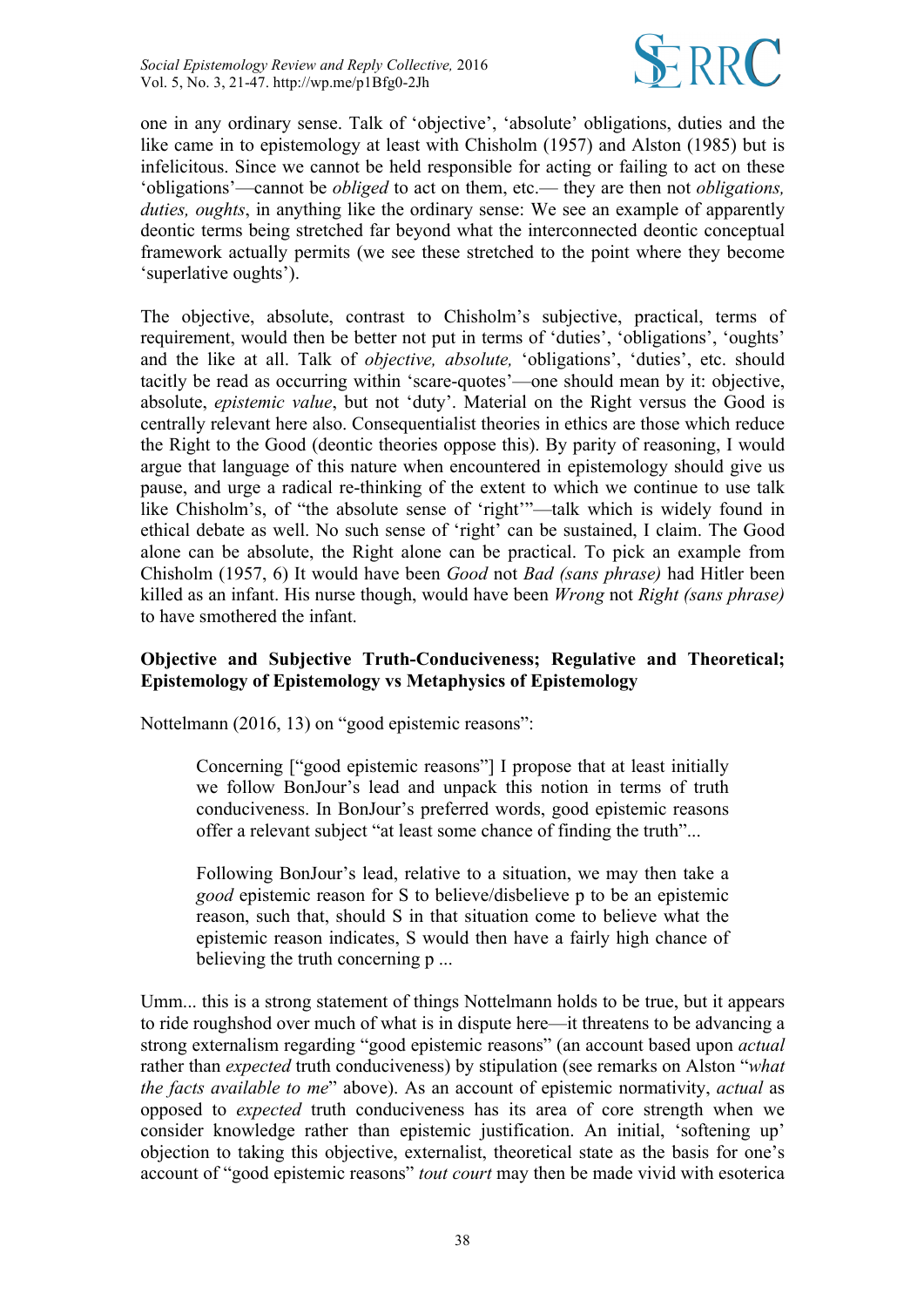

such as the 'new evil demon problem'. Consider a subject who is a brain in a vat, or the victim of an evil demon. We recognise that these subjects cannot, for the most part, have knowledge—at least, since they will lack truth. But there is a venerable internalist tradition holding that such envisaged subjects could be *rational* (Foley 2001, 38; 2004, 69; Weatherson 2008, 564-5; Williamson 2007, 182-3; but see Nottelmann 2013).<sup>19</sup> Likewise for Alston's tribesman who is brought up to be deferential to a spurious authority, and all other perspectival limitations. One is dealt the cognitive hand one is dealt, and if this be a poor hand it may deny one the possibility of knowledge; but there is a vital sense of "good epistemic reasons" that has to do with how well one plays the cards one is dealt, be these good or bad.<sup>20</sup>

Nottelmann however, follows the previous passages with the following, the first sentence of which I think is a good and important point, (the second I take to be overdismissive of the severity of the problems that the empirical literature present us with):

The above conception of a good epistemic reason [externalist: in terms of objective truth conduciveness] allows us to enforce an appearancereality distinction and separate epistemic reasons that are *really* good (relative to a subject and a situation) from those that are only *apparently* so. The only bit of proper empirical psychology we need now add to the mix is the seemingly plausible thesis that sometimes subjects cannot help forming beliefs based on what *appears* to them to be good epistemic reasons, even if those reasons are not *really* good ones (Nottelmann 2016, 13).

Nottelmann is right to say that an unconstrained epistemology, one in which there was no separation between "*really* good (relative to a subject and a situation) from those that are only *apparently* so", would be utterly unacceptable. But I have already defended the view that the positions advanced by Lockie (or Foley, or Clifford, or Chisholm, Descartes, Locke and the whole of the deontological tradition) are committed to no such elision—if Nottelmann is opposed to these latter this must be defended on other grounds.

The example from Alston considered already is a simple and elegant case in miniature: a distinction between the case where I believe because of an "egotistical penchant to overestimate my powers" versus where one where I believe following a course of stringent intellectual auditing that leads me to *sincerely* take myself to have discharged my epistemic obligations. This is a miniature for larger philosophical

<sup>&</sup>lt;sup>19</sup> Of course, not if, by stipulation of the thought experiment, the demon is held able to manipulate the envatted agent's active thought processes—his decision-making, his erstwhile, hitherto seen-as, *executive functioning*. We know that one can impair individuals epistemically in suchlike ways without appeal to *recherché* thought experimentation. But if our demon merely manipulates appearances—say, the sensory inputs to said agent (that is, if the envatted brain, by hypothesis really has powers of cognitive agency, really is an *agent*)—then my points stand: he (our brain) can be rational. <sup>20</sup> One may take a 'factive turn' and re-terminologise 'epistemic reason', 'justification' etc. as terms of

art that cease to be possessed unless certain (proprietary) external specifications are met. I find this a familiar, but uninteresting, move. The terms for being as justified as *one can make oneself*, as justified as *one may be held responsible for*, for scrutinising as well as one is able those justifiers that *one has reason to believe one possesses* will simply have to be resurrected, regardless of terminology.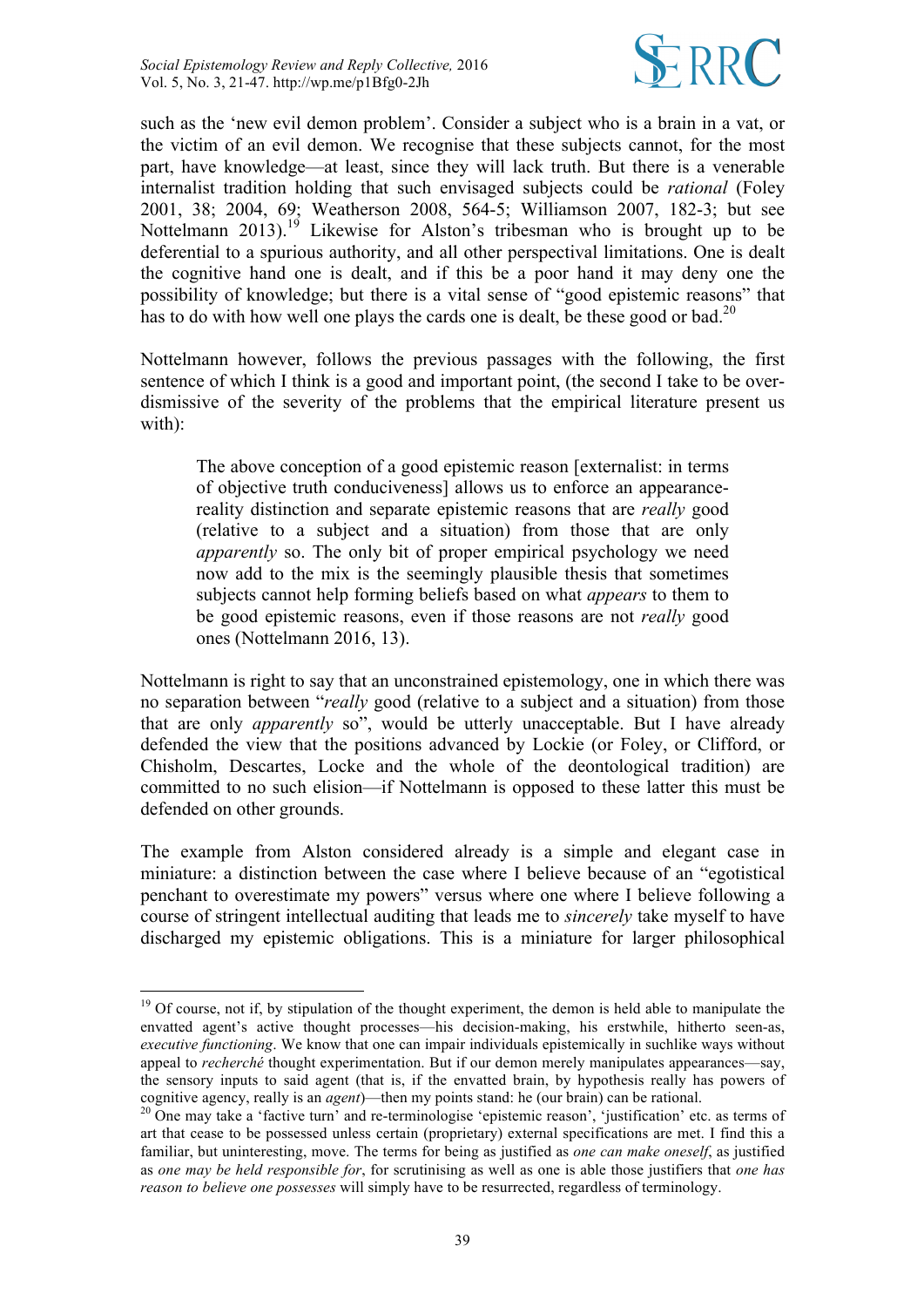

accounts to be found throughout the long, distinguished, history of epistemic deontology

if I abstain from giving my judgement on any thing when I do not perceive it with sufficient clearness and distinctness, it is plain that I act rightly. . . But if I determine to deny or affirm, I no longer make use as I should of my free will, and if I affirm what is not true, it is evident that I deceive myself; even though I judge according to truth, this comes about only by chance, and I do not escape the blame of misusing my freedom; for the light of nature teaches us that the knowledge of the understanding should always precede the determination of the will. And it is in the misuse of the free will that the privation which constitutes the characteristic nature of error is met with (Descartes 1931, 176). $^{21}$ 

I act (epistemically) rightly if I determine to withhold judgement when things are not clear and distinct, where I fail to do this, even if I light on the truth (à la BonJour's Clairvoyant) I do not escape *blame*. As Descartes points up, the attribution of *blame* presupposes free will. Locke says:

Faith is nothing but a firm assent of the mind: which, if it be regulated, as is our duty, cannot be afforded to anything, but upon good reason; and so cannot be opposite to it. He that believes, without having any reason for believing, may be in love with his own fancies; but neither seeks truth as he ought, nor pays the obedience due his maker, who would have him use those discerning faculties he has given him, to keep him out of mistake and error. He that does not this to the best of his power, however he sometimes lights on truth, is in the right but by chance; and I know not whether the luckiness of the accident will excuse the irregularity of his proceeding. This at least is certain, that he must be accountable for any mistakes he runs into; whereas he that makes use of the light and faculties God has given him, and seeks sincerely to discover truth, by those helps and abilities he has, may have this satisfaction in doing his duty as a rational creature, that though he should miss truth, he will not miss the reward of it. For he governs his assent right, and places it as he should, who in any case or matter whatsoever, believes or disbelieves, according as reason directs him. He that does otherwise, transgresses against his own light and misuses those faculties, which were given him (Locke 1975, IV, xvii, 24).

The distinction between axiological appearance and reality is not in any way effaced by the deontically internalist tradition—not even the strongly access-limited versions of that tradition—and attempts to argue or assume otherwise will, I believe, tend to be based upon the assumption that there cannot be real cognitive freedom (real freedom *simpliciter*) in the world. If you want that assumption you will have to argue for it on its own merits. With a strong enough notion of cognitive freedom and self-mastery in

 $21$  This and the next (Locke) quotation are much cited—notably by Foley (1993), Plantinga (1993) and Feldman (2002).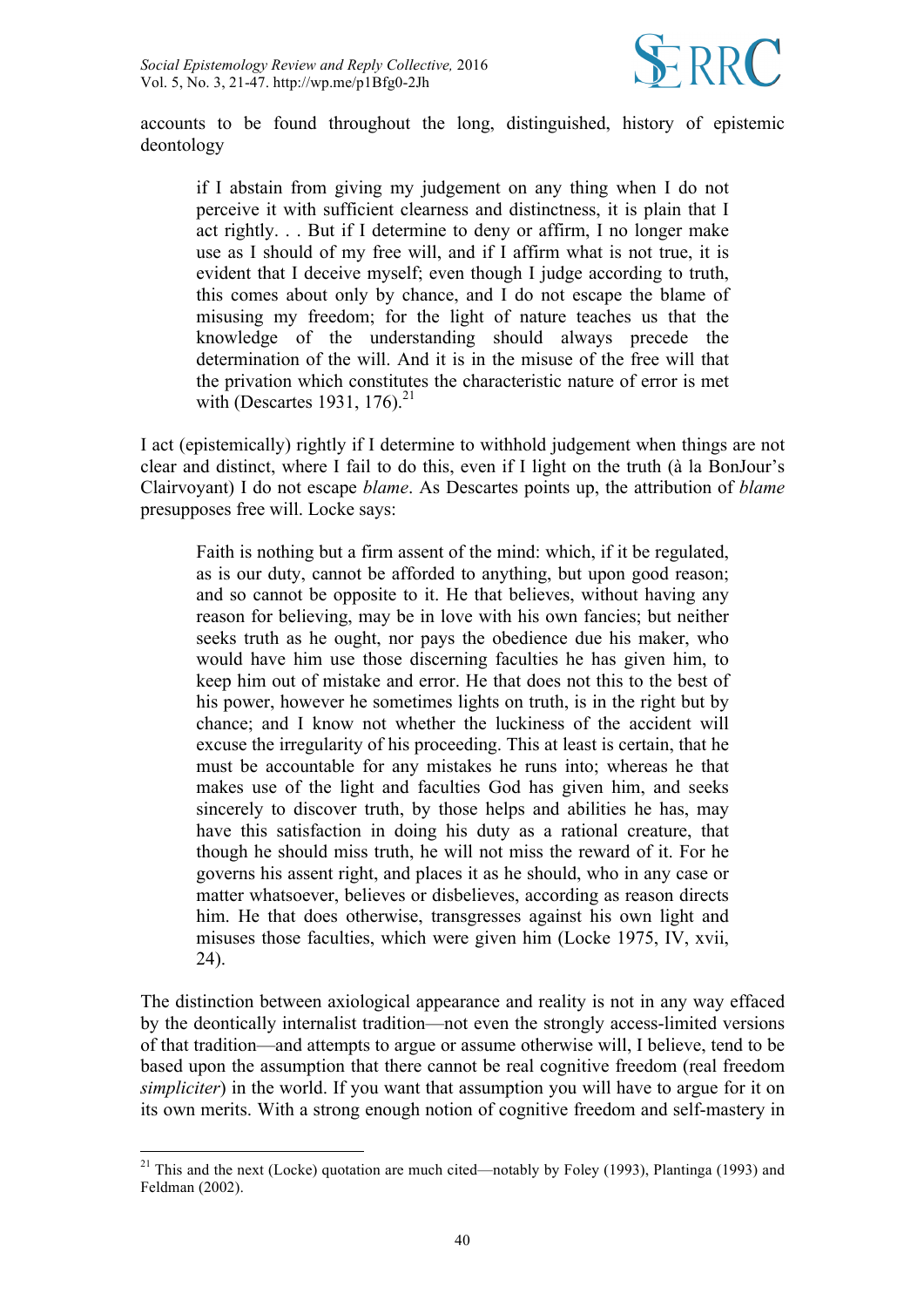

the regulation of my mental life, the distinction between appearance (of good epistemic reasons) and reality thereof proceeds just as the greatest author of this tradition asserted it did: if "I no longer make use as I should of my free will, and if I affirm what is not true, it is evident that I deceive myself; even though I judge according to truth, this comes about only by chance, and I do not escape the blame of misusing my freedom". If, however, I *do* make use as I should of my free will, only then to be helplessly *unable* thereby to achieve the truth—perhaps because of a situation of grave epistemic poverty—then I am Locke's agent who "though he should miss truth, he will not miss the reward of it".

There are objective and subjective notions of epistemic value operative in epistemology, each seeking to answer to a different desideratum of adequacy (theoretical and regulative—Lockie 2014a). Emphasise a humanly unattainable truthconducivity too much (that is, eliminatively—to the wholesale exclusion of the subjectively attainable) and you are no longer doing epistemology: you are doing metaphysics. In the context of a discussion of Lockie's paper; it is worth noting that there these issues were already discussed:

The deontic understanding of justification, plus the ought-implies-can principle, leads to the threat of being never able to convict an agent of being unjustified, even when he is radically awry, should he or she merely be unable to apprehend the fact that he or she is mistaken. The solution to this problem for the internalist is to mark a distinction between "absolute" and "practical" justification—between fulfilment of "objective" and "subjective" duties. To escape the epistemic poverty objection, deontic, oughts-based justification must be restricted in its application to the "subjective", "practical" realm. There is another, "objective", "absolute", sense of being justified for which the discharge of duty, the fulfilment of obligations, be we ever so diligent, is not guaranteed to satisfy. So, consider when Goldman says

> "I shall assume that only right epistemic rules make a difference to genuine justifiedness. This point should be equally acceptable to both internalism and externalism" (Goldman 2009, 5–6).

This point will be "equally acceptable to both internalism and externalism" only should this statement be read by each under a different interpretation of "right epistemic rule". For the internalist, this means subjectively right; for the externalist, objectively right. [F.N. 5] Argument at cross purposes beckons if we do not keep this in mind (Lockie 2015: 3).

Endnoted at this passage is N. 5

**Lockie N. 5:** Goldman subsequently considers the application of his interpretation of this principle to a specimen "rightness criterion" from the internalist camp—and he chooses as his specimen Richard Foley. He objects that the subjectivism of a "Foley Rationality" approach "makes Foley's approach ill suited to the objectivist, nonrelativistic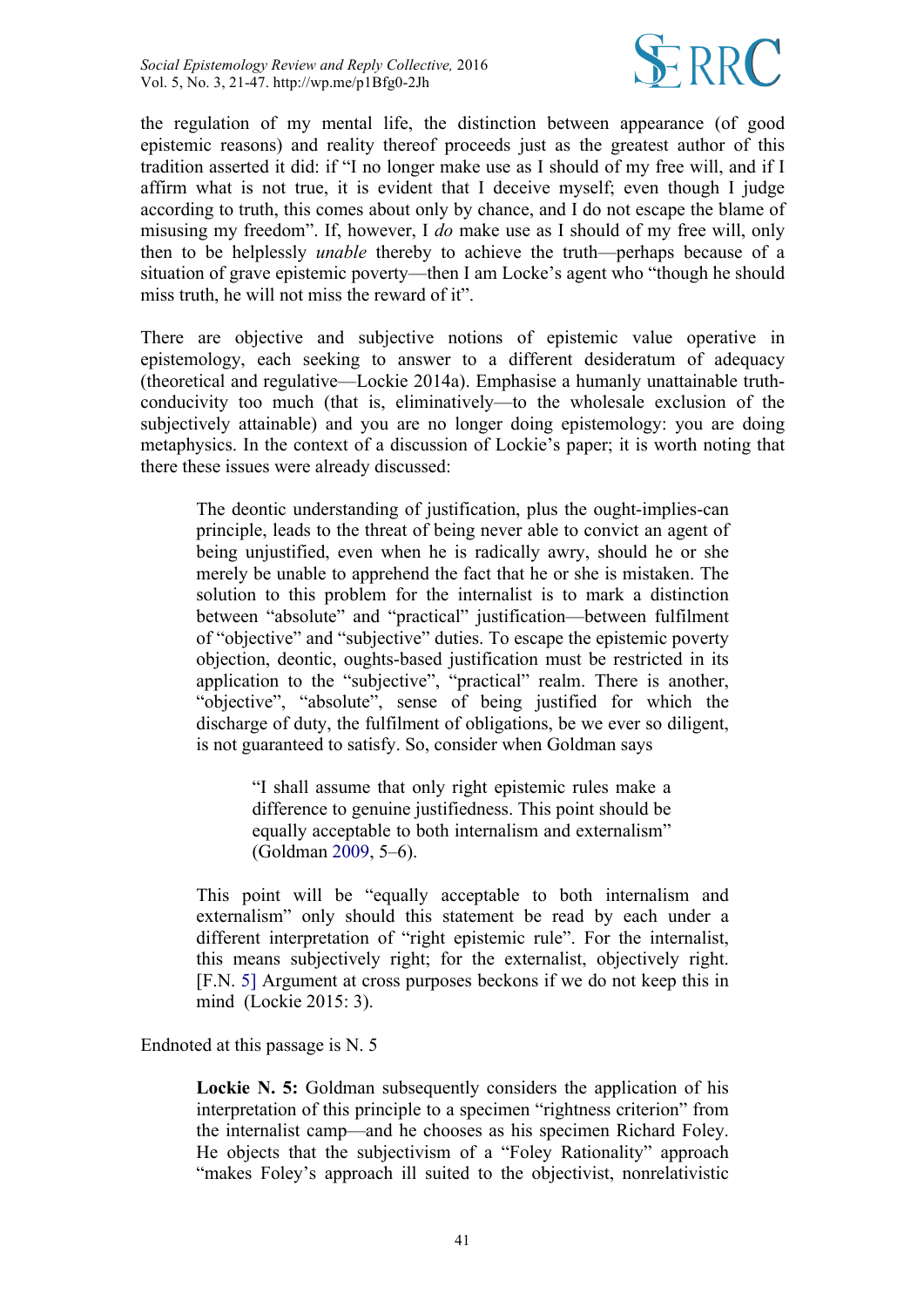

spirit of our entire framework" (Goldman 2009, 28). But this section has argued that such a subjectivism (such an "internalist perspectivism") is and must be a feature of any clear-headed internalist account. What then becomes of Goldman's claim that "this point should be equally acceptable to both internalism and externalism"? Against an internalist of Foley's stamp, I'd suggest that this comes worryingly close to begging the question (Lockie 2015, 13).

Nottelmann's point, drawing on (late) BonJour for support, is just the point which Goldman is here noted to be making, and as for Goldman, this point is not "equally acceptable to both internalism and externalism"—excepting where each is allowed to pun on "right epistemic rules" (Goldman) or "good epistemic reasons" (Nottelmann). As I note: "For the internalist, this means subjectively right; for the externalist, objectively right".

Turning to Nottelmann's specific, semi-regimented arguments: in particular his first argument; I would mainly be concerned with his premises 1 and 2. They seem to sum up where we differ.

- 1. In order for a subject S to be epistemically justified in believing a proposition p in some situation C, S's belief that p must be supported by good epistemic reasons for S to believe p in C;
- 2. [BonJour-style understanding of epistemic reason-goodness] In order for a reason to be a good epistemic reason for S to believe p in C, in C S must have a fairly high chance of believing the truth concerning p, should she believe as the reason indicates (Nottelmann 2016, 14).

Regarding 1: I concur, but note what is already obvious from my paper and from a vast epistemic literature (one adverted to in my paper and notably also in my 2014a): "good epistemic reasons for S to believe p in C" is an *agent-relative* (and circumstance-relative) notion—an attenuated, access-restricted notion. In order for a subject S to be [deontically] epistemically justified in believing a proposition p in some situation C, S's belief that p must be supported by [*subjectively, practically, regulatively*] good epistemic reasons for S to believe p in C. Of course, 1. is also (but separately) true should the reader (contra Peels, Alston, and myself) want to employ the locution of '*objectively* epistemically justified' (that is, the notion of the epistemically Good rather than Right, an idealized, externalist, theoretical, absolute, non-directive notion of epistemic success). Then we have simply used the conjunction of words in 1. to make a different statement. Then, we can say in order for a subject S to be [externalistically] epistemically 'justified' in believing a proposition p in some situation C, S's belief that p must be supported by [*objectively, theoretically, nonregulatively*] good epistemic 'reasons' for S to believe p in C. (I have 'problematised' such a notion of reified 'reasons' already—hence the scare-quotes around such an 'objective justification', but let it stand).

Turn now to 2. I have already stated that I don't accept a [late—not early] "BonJourstyle understanding of epistemic reason-goodness"—excepting when the punning on the understanding of epistemic 'reason'-goodness already indicated in 1. is taking place. The only way that 2. goes through is if we qualify to the claim that "In order for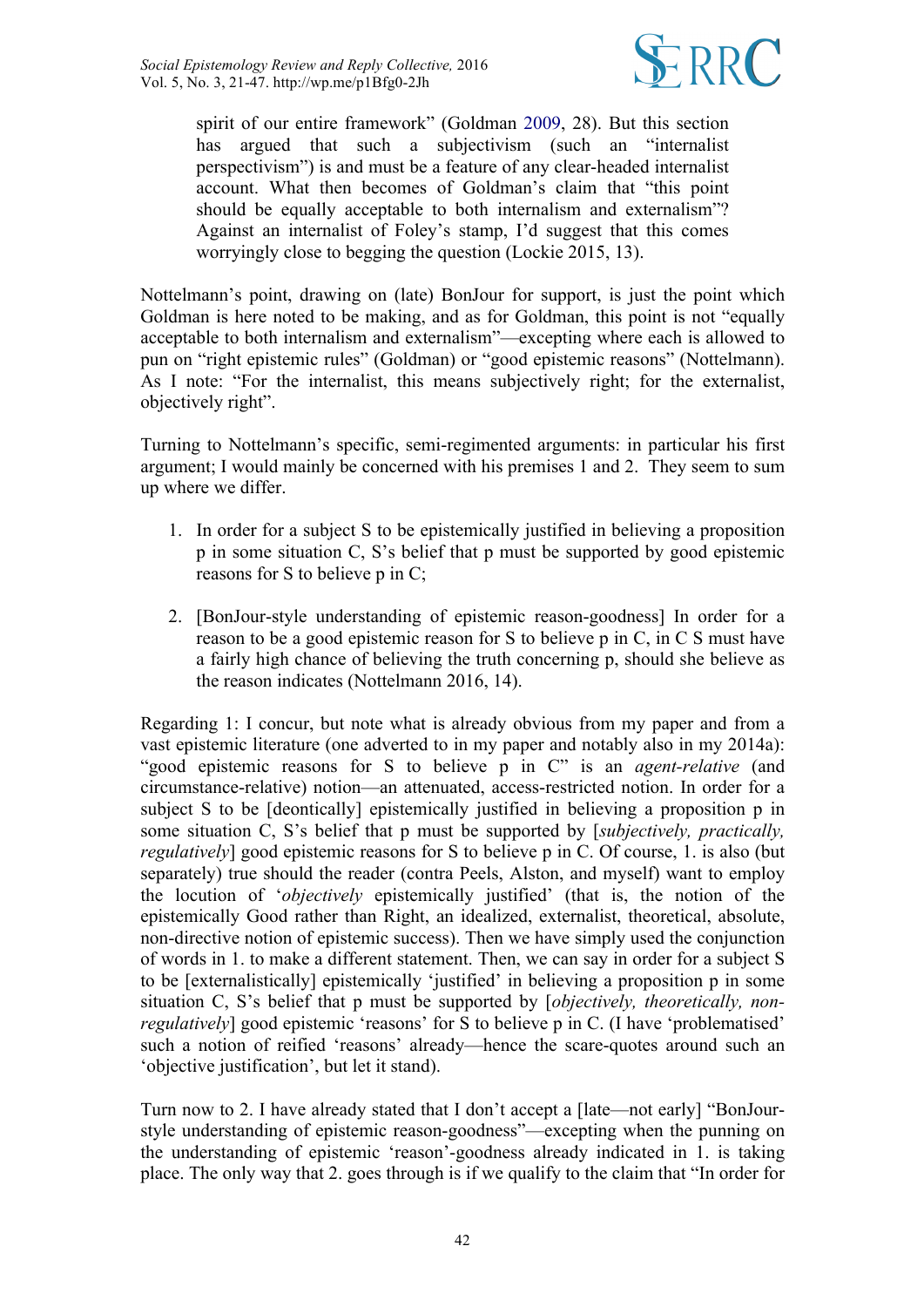

a reason to be an *objectively* good 'reason' it must be *objectively truth conducive*". Properly qualified, as hundreds of years of deontic epistemology (and ethics) indicate they should be, 1 and 2 cannot begin to get Nottelmann the conclusion he seeks.

But why shouldn't we ride roughshod over the internalist here? After all, one seeks truth doesn't one? Vahid joins Nottelmann in claiming "there seems to be something essentially right about the claim that our concept of justification is sensitive to the truth conducivity of the grounds of beliefs" (Vahid 2016, 16). Some of what seems "essentially right about the claim that our concept of justification is sensitive to the truth conducivity of the grounds of beliefs" just pertains to what I have called the 'halo effect' deriving from one massively important source notion in normative epistemology (*objective* truth conduciveness), applying as it does, to knowledge, only then smearing over to another massively important source notion in normative epistemology—epistemic justification, 'good epistemic reasons' and the like<sup>22</sup>. The externalist stance Vahid, Nottelmann & Goldman adopt here goes back to Alston at least:

Of course if I am to carry out the *activity* of justifying a belief, I must provide an argument for it; I must say something as to why one should suppose it to be true. ... In saying what reasons there are for supposing that  $p$ , I am expressing other beliefs of mine and contextually implying that I am justified in accepting them. But this all has to do with the activity of *justifying* a belief, *showing* it to be justified (Alston 1989, 197-8).

Alston is here marking a distinction between two things. The first is the metaphysics of justification, a belief's state of being justified—to the extent it is. The second is variously glossed as the epistemology of justification ("reasons ... for supposing"); the activity of justifying ("showing..."); and the pragmatics of that activity (that it "contextually implies" that I accept, hence have internalist access-to, my reasons).

Alston is saying that externalism is being put forward as an account of the metaphysics of justification—what it is to *be* justified. It is not put forward as an account of the epistemology of justification—how we can *show* or *tell* that we are justified. He concedes that the project of finding out if one is justified, the activity of *justifying*, and the pragmatic implications of arguing for a claim's being justified, all

 $22$  I repudiate 'conceptual analysis' in epistemology for lots of reasons; but in no small part because of what I have labelled (after Thorndike and the social-cognitive psychologists) the role of 'halo effects' in this kind of theory-building (Lockie 2014a, 2014b). Ask yourself what characteristics you think *justification* or *knowledge* or *rationality* should have. Introspect on this matter from your armchair. Consult your *intuitions* (perhaps: you 'deepest intuitions', perhaps your *immediate, pre-analytic, prior or primitive intuitions*) and interrogate your intuitions with thought experiments. Before you know it you've lobbed in every pro-attitude success-term even vaguely in the vicinity of normative epistemology. Normative pro-attitude terms smear from one success-state to another in these unconstrained atomistic armchair meanderings. Should *epistemic justification* involve (one assumes: an *objective*) "sensitivity to the truth" / "objective truth-conduciveness"? *Oh yes!* My intuitions would *revolt* against any claim or imagined thought experiment to the contrary! Should knowledge involve (one assumes: a *subjective*, *internalistic*) notion of justification? *Oh yes!* My intuitions would *revolt*  against any claim or imagined thought experiment to the contrary! I develop careful, considered remarks about metaphilosophy in general and meta-epistemology in particular in Lockie (2014a, and especially 2014b).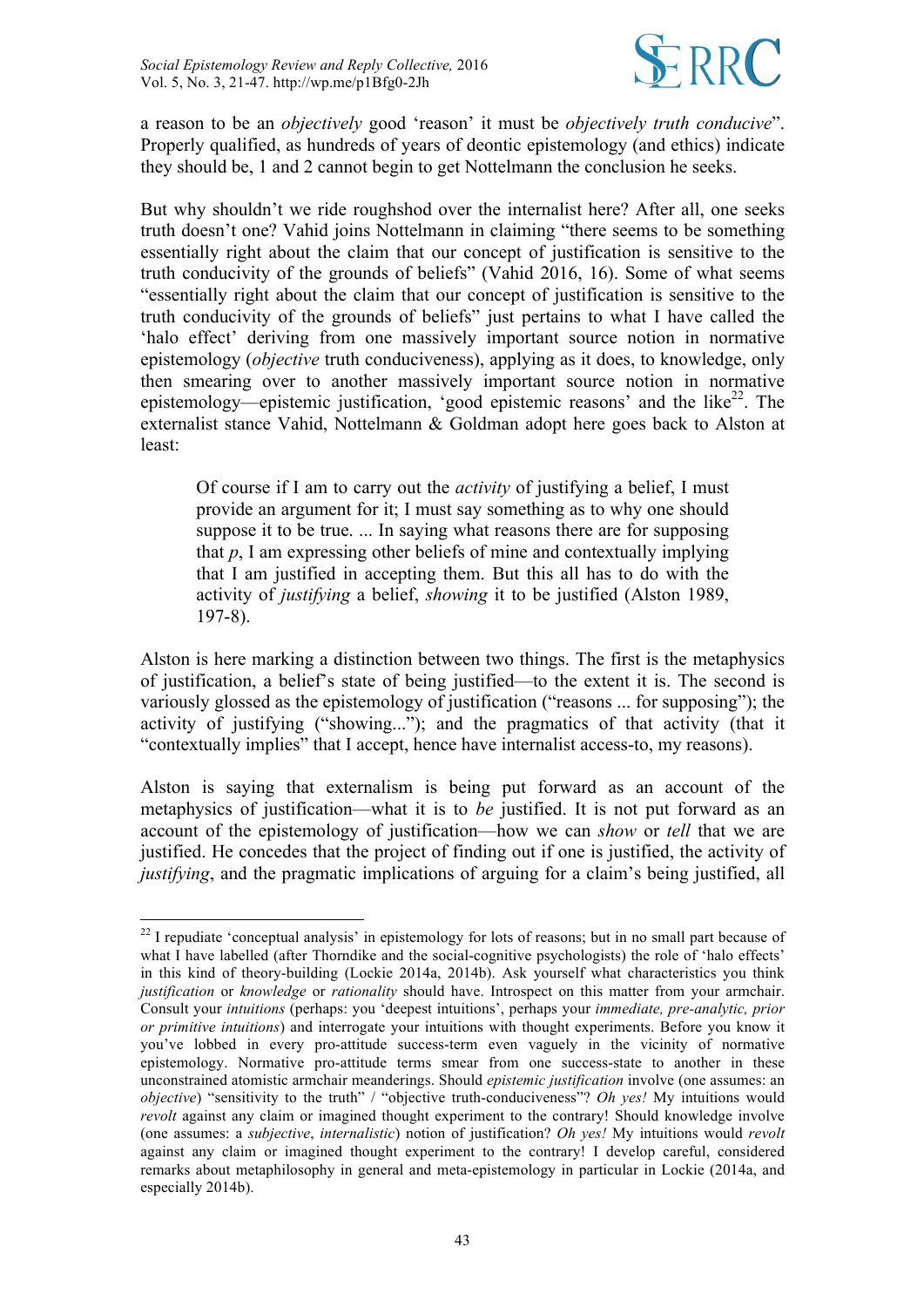

("of course") require internalism. But to urge this against externalism is an epistemic (or pragmatic) non sequitur: externalism is a metaphysical thesis.

From the fact that I can *justify* a belief only by relating it to other beliefs that constitute a support, it does not follow that a belief can *be justified* only by its relations to other beliefs. Analogously, from the fact that I cannot justify my expenses without saying something in support of my having made them, it does not follow that my expenses cannot *be justified* unless I say something in support of my having made them (Alston 1989, 197-8).

Goldman, in the context of discussing another Alston paper, notes approvingly: "this just shows that *being* justified cannot be equated with *having* a justification" (Goldman 2009, 29). Although Alston is the figure who is rightly most cited for drawing this distinction, it is a move now very widely deployed in epistemology, with a good appraisal of it being offered by Leite (2004). Leite calls this the 'spectatorial conception' of justification—inasmuch as one's justificatory status is something entirely extrinsic to one's knowledge of, or beliefs about, or activity in regard to that status: it is something one may 'spectate' in activities extrinsic to and dissociated from that justificatory status itself.

One's justificatory status itself and as such is an entirely theoretical state, one's knowledge of, or beliefs about, or efforts to work towards that status (say, through active, agential, executive cognition) is a wholly distinct, extrinsic, regulative, issue. It appears to be just this move that Nottelmann makes in the passage from him cited above, talking of a "conception of a good epistemic reason allows us to enforce an appearance-reality distinction and separate epistemic reasons that are *really* good (relative to a subject and a situation) from those that are only *apparently* so" (Nottelmann 2016, 13).

Nottelmann, Goldman, Alston et al.—all who embrace this 'spectatorial conception' of justification—are drawing a metaphysics ("reality", "reasons that are *really* good") versus epistemology ("appearance", "those that are only *apparently* so") *within epistemology*, indeed, *within the epistemology of 'reasons'*. Drawing an epistemology-metaphysics distinction is normally a benign realist move in philosophy (I have strongly realist sympathies myself). *But we are within epistemology here: we are within the domain of 'appearances', indeed, we are within the domain concerned with the epistemology of 'reasons'*. We can apply an epistemology-metaphysics distinction *within* epistemology, granted (we can be as iterative—unkindly, one might say 'regressive'—as you like) *but we are concerned with epistemic justification here*, we are concerned with 'appearances', with the normative epistemology of what the old British philosophers of language called 'warranted assertability'; with *justified* belief where this has not been hypostatised, transformed and transmogrified into something metaphysical.

When is the agent epistemically justified? That means: when, from the agent's perspective, are the appearances indicative of truth (*not*, when, from the perspective of one in the know—God, or a Victorian Anthropologist, or a 'London School' *g*  theorist, or an absolutist, etic, decontextualized cognitive scientist—are they *really* flags of truth). If you choose the latter, spectatorial, stance, why not cut the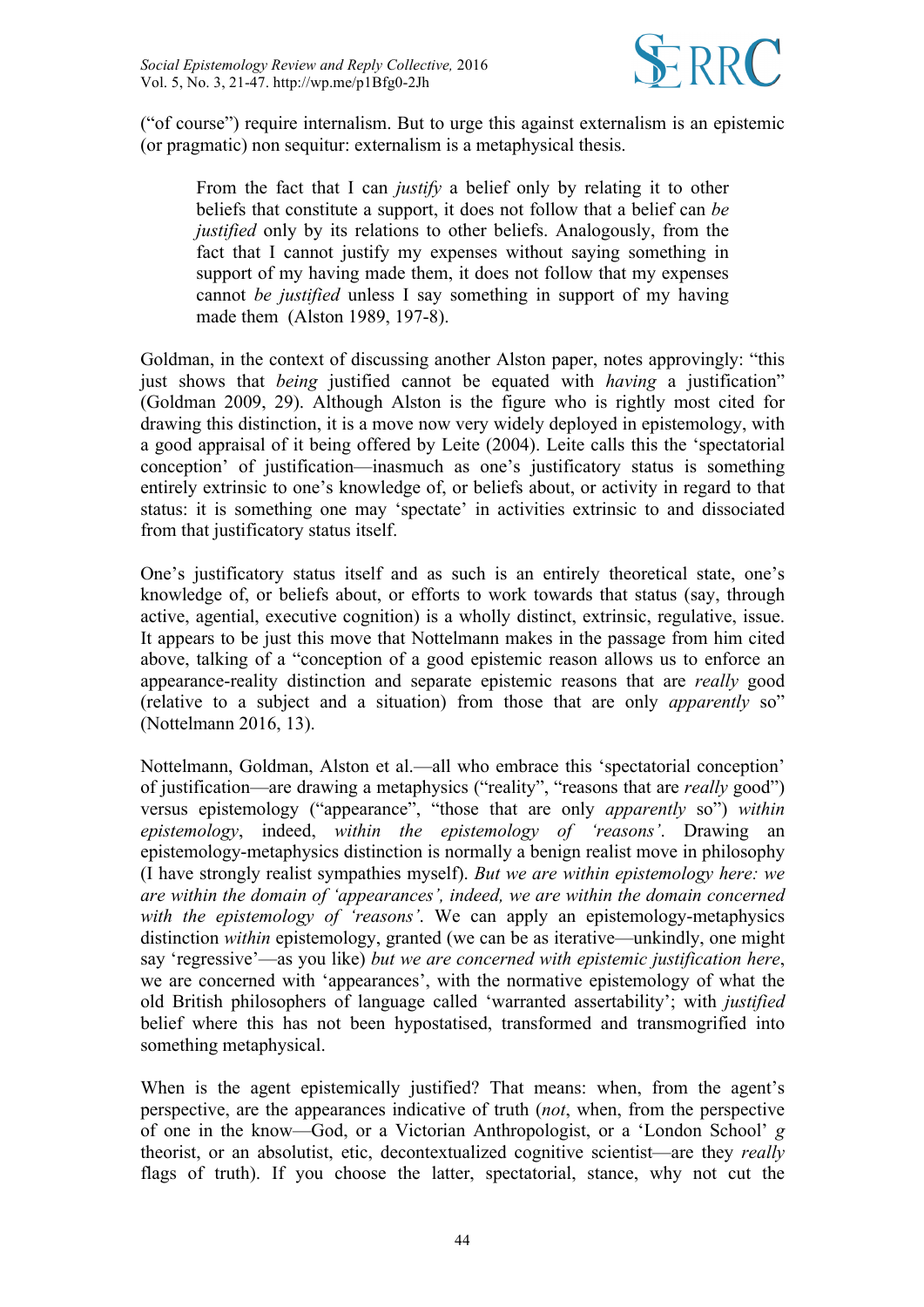

epistemology altogether, and just stick to the metaphysics? We may passively *possess* a certain (externalist) epistemic status, but then again, we may possess a certain alethic status (Chisholm 1988, 287*ff*; 1989, 77*ff*, Plato: *Meno, Theaetetus*) the project of epistemology precisely takes its point of departure from the commonplace that axiologically, mere possession of a certain metaphysical status is not enough.

# **Epistemological Humility (The Psychologists and Anthropologists are Actually Quite Bright)**

The psychologists working on rationality (not more generally, however) are in many instances remarkably philosophically sophisticated. Psychology, moreover, can give lessons as well as take them: it is a highly developed discipline in its own right. The Vygostkian literature is just one (striking) literature indicating that rationality is *significantly, radically*, 'culture laden'—and not merely culture-laden at the periphery, as it were, but at its core. Thus, the Chomskian competence-performance distinction, as adapted by L. J. Cohen, though very worthwhile, and though capable of accounting for some of the variance, is quite incapable of accounting for it all; and *pace* Elgayam, I never thought it could.

I am not sure, however, whether many traditionally educated epistemologists appreciate this to the extent they might. So, the cultural-psychological and anthropological literatures do not need armchair assistance from the philosopher (myself or any other) indicating that such phenomena as Luria's 'white bear' syllogism permit of easy solution in terms of a surface performance error and a deeper logical competence (or incompetence—I could not always tell which position was being attributed to me or endorsed by my respondents in their own right)—I am not seeking to offer any such armchair assistance, and I would caution anyone against offering such.

Such problematic empirical phenomena do not permit of any easy 'conceptual' solution—as, say, for example, in terms of front-end culture-fair measurement solutions (Luria-Vygotsky, Cole et al were and are extremely culture-fair, *pace* Nottelmann's (2016, 18-19) otherwise rather attractive 'Gorilla-weightlifting' example, which in any event I take to be a major concession to my view that contextualized thinkers *are* epistemically justified/rational). The aprioristic epistemological tradition should give itself some familiarity with the nature of the cognitive psychological, cultural psychological and anthropological literatures here.

The problems cultural psychologists have uncovered (and they are legion—the 'white bear' syllogism is merely an exemplar, a placeholder for many such cases in these literatures) do not permit of any facile, dismissive, 'conceptual' solution. Such cases indicate *real, serious, deep* cognitive differences between contextualized and decontextualized humans—including contextualized humans who may nevertheless be *fine thinkers*. Most humans that have ever lived (including some, doubtless, with the genetic potential of a Gödel, an Aristotle or a Kant) have been contextualized cognisers. Deciding what we say of their rationality (or epistemic justification, or epistemic poverty) is a genuinely vexed question.

#### **Contact details: bob@lockie.f9.co.uk**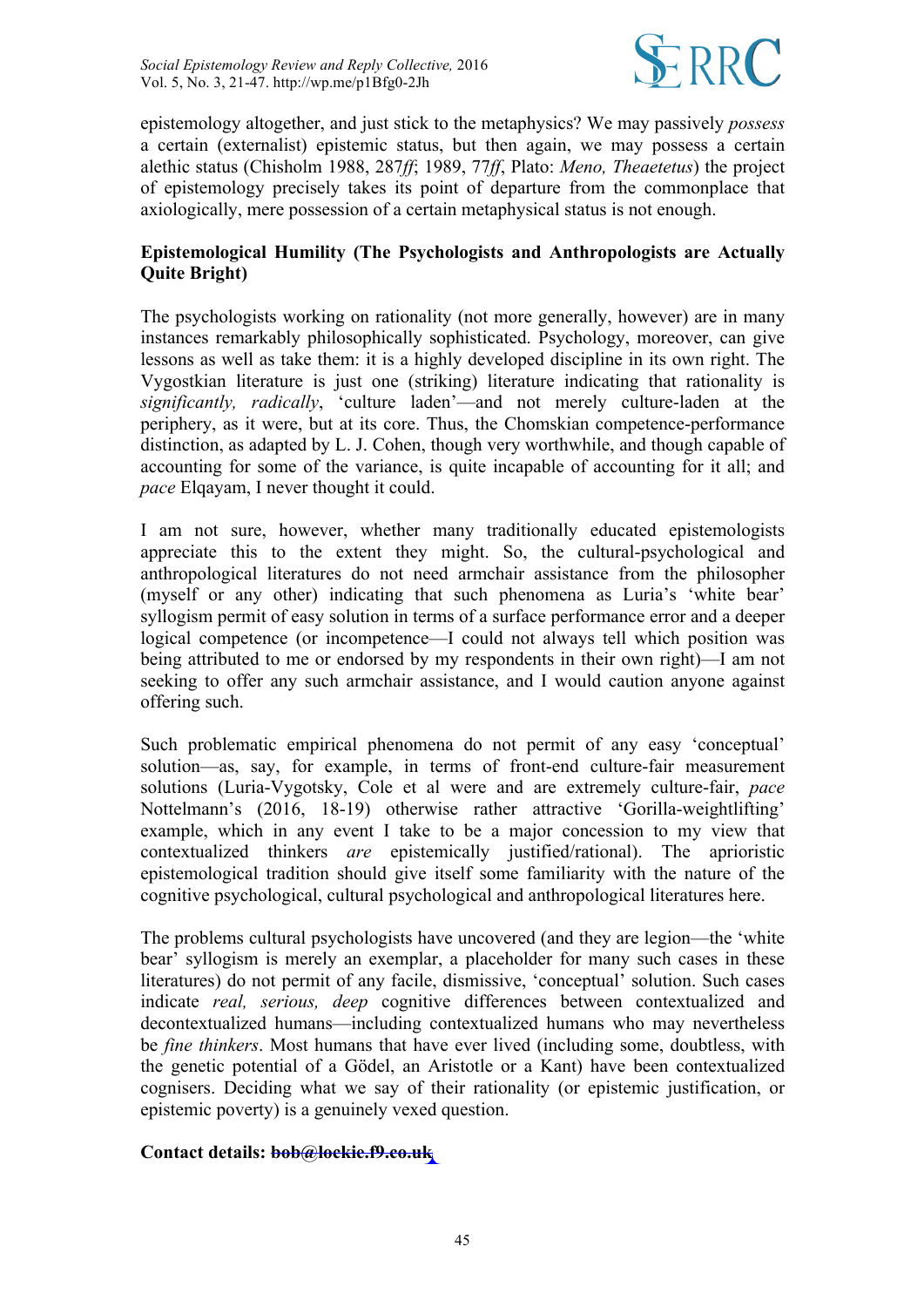

#### **References**

- Alston, William. "Concepts of Epistemic Justification." *Monist*, 68, no. 1 (1985): 57- 89. Reprinted in Alston, 1989, 81-115.
- Alston, William. "The Deontological Conception of Epistemic Justification." In *Philosophical Perspectives: Vol. 2, Epistemology,* edited by James E. Tomberlin, Atascadero, CA: Ridgeview, 1988, 257-299. Reprinted in Alston, 1989, 115-153.
- Alston, William. "Internalism and Externalism in Epistemology." In *Epistemic Justification*, edited by William Alston, 185-226. Ithaca: Cornell University Press, 1989.
- Alston, William. (1989) *Epistemic Justification*. Ithaca: Cornell University Press, 1989.
- BonJour, Laurence. *The Structure of Empirical Knowledge.* Cambridge MA: Harvard University Press, 1985.
- BonJour, Laurence and Ernest Sosa, eds. *Epistemic Justification: Internalism vs. Externalism, Foundations vs Virtues*. Oxford: Blackwell, 2003.
- Burnyeat, Myles. "Protagoras and Self-Refutation in Later Greek Philosophy." *Philosophical Review* 85, no. 1 (1976a): 44-69.
- Burnyeat, Myles. "Protagoras and Self-Refutation in Plato's Theaetetus". *Philosophical Review*, 85, no. 2 (1976b): 172-95.
- Chisholm, Roderick. *Perceiving: A Philosophical Study*. Ithaca: Cornell, 1957.
- Chisholm, Roderick. "The Indispensability of Internal Justification." *Synthese* 74, no. 3 (1988): 285-296.
- Cohen, L. Jonathan. "Can Human Irrationality be Experimentally Demonstrated?' *Behavioral and Brain Sciences* 4, no. 3 (1981): 317-370.
- Dennett, Daniel. "Making Sense of Ourselves." *Philosophical Topics* 12, no. 1 (1981): 63-81.
- Descartes, Rene. *Philosophical Works of Descartes Vol. 1*, edited by Elizabeth Haldane and G. R.T. Ross. Cambridge: Cambridge University Press, 1931.
- Elqayam, Shira. "Instrumental, Bounded and Grounded Rationality: Comments on Lockie." *Social Epistemology Review and Reply Collective* 4, no. 11 (2015): 47-51.
- Feldman, Richard. "Epistemological Duties." In *The Oxford Handbook of Epistemology*, edited by Paul Moser, 361-84. Oxford: Oxford University Press, 2002.
- Foley, Richard. *Working Without a Net: A Study of Egocentric Epistemology.* New York and Oxford: Oxford University Press, 1993.
- Foley, Richard. *Intellectual Trust in Oneself and Others,* New York: CUP, 2001.
- Foley, Richard. "A Trial Separation Between the Theory of Knowledge and the Theory of Justified Belief." In *Ernest Sosa and His Critics*, edited by John Greco, 42-58. Wiley, 2004.
- Friedman, Naomi P., Akira Miyake, Susan E. Young, John C. DeFries, Robin P. Corley, and John K. Hewitt. "Individual Differences in Executive Functions are Almost Entirely Genetic in Origin." *Journal of Experimental Psychology: General,* 137, no. 2, (2008): 201-225.
- Fuster, Joaquín. *The Neuroscience of Freedom and Creativity*, Cambridge: Cambridge University Press, 2013.
- Goldman, Alvin. "Internalism, Externalism and the Architecture of Justification." *Journal of Philosophy* 106, no. 6 (2009): 1-30.